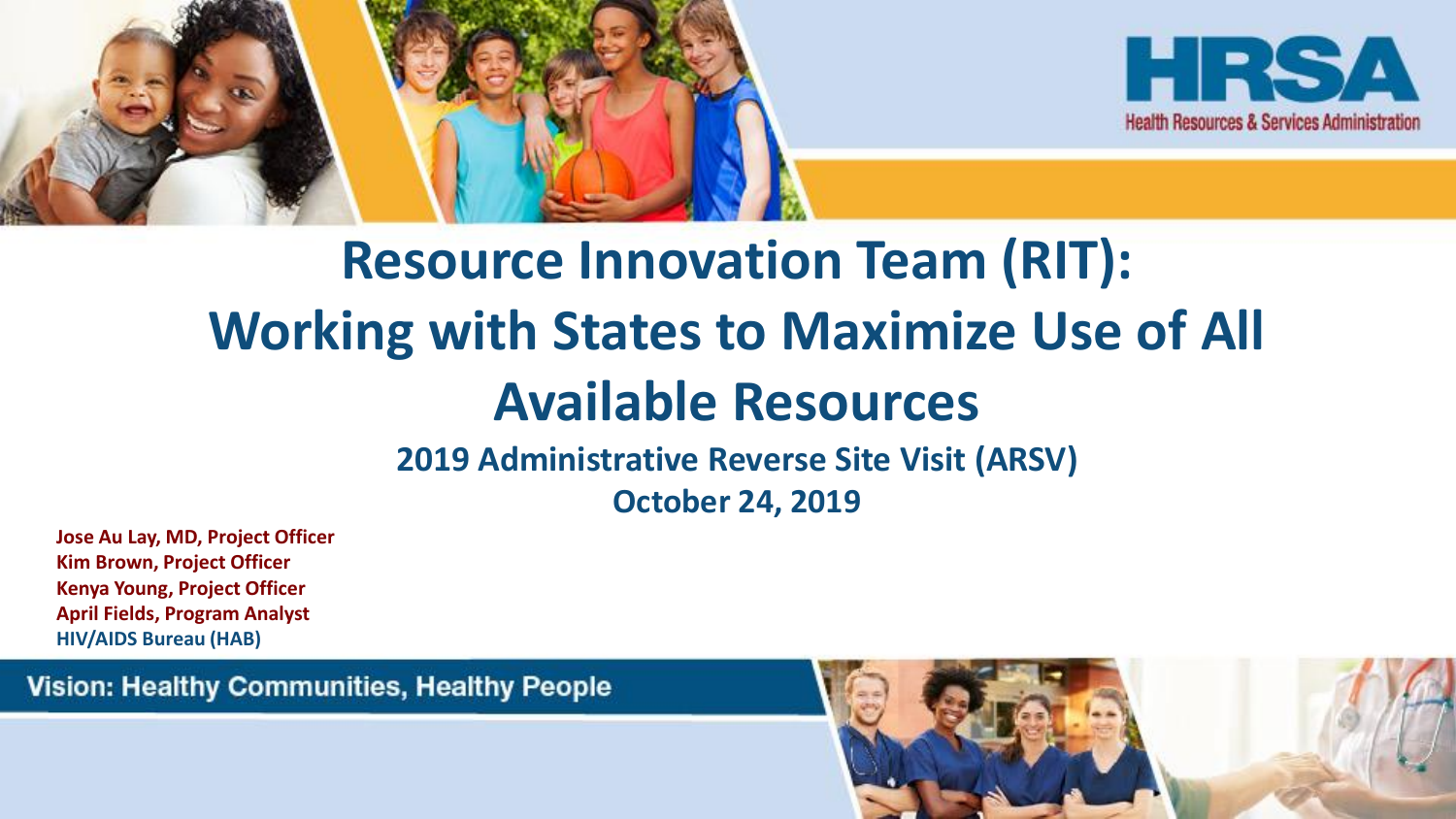# **RIT Session Agenda**

- Welcome and Introductions
- Overview of the RIT Initiative
- Key Components of the RIT Site Visit
- **RIT Approach and Flow Diagram**
- Highlights from Alabama RIT Site Visit
- Interactive Questions and Answers
- Facilitator and Audience Discussion with Panelists
- Wrap Up and Evaluation



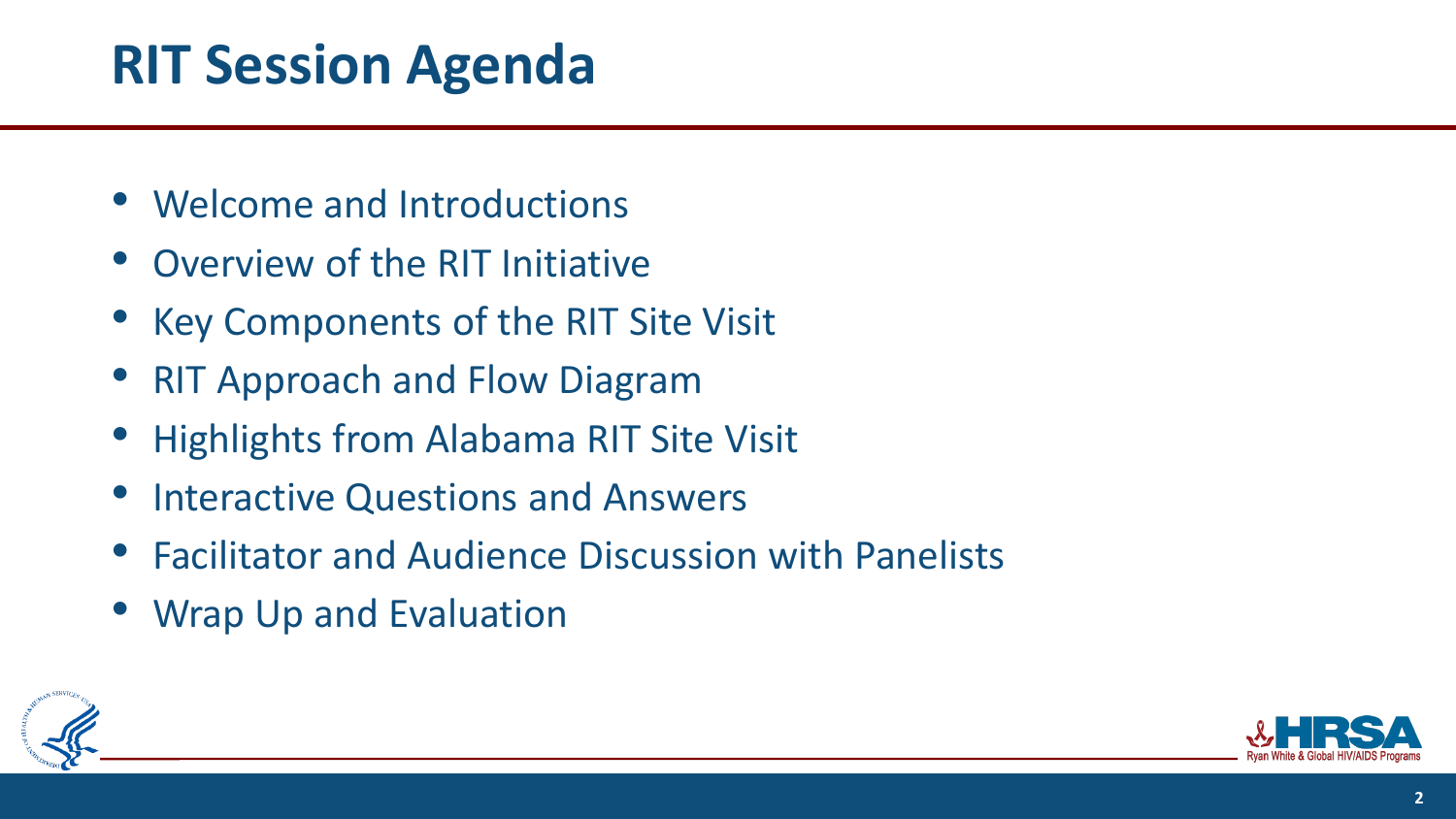# **RIT Session Learning Objectives**

- Understand the process DSHAP has followed to address the challenges and opportunities afforded by increased rebate resources
- Understand the factors and types of challenges states face in utilizing the resources available
- **E** Identify the opportunities for RWHAP recipients across Parts to collaborate to ensure all available resources are utilized to positively impact the health outcomes for people with HIV in each state



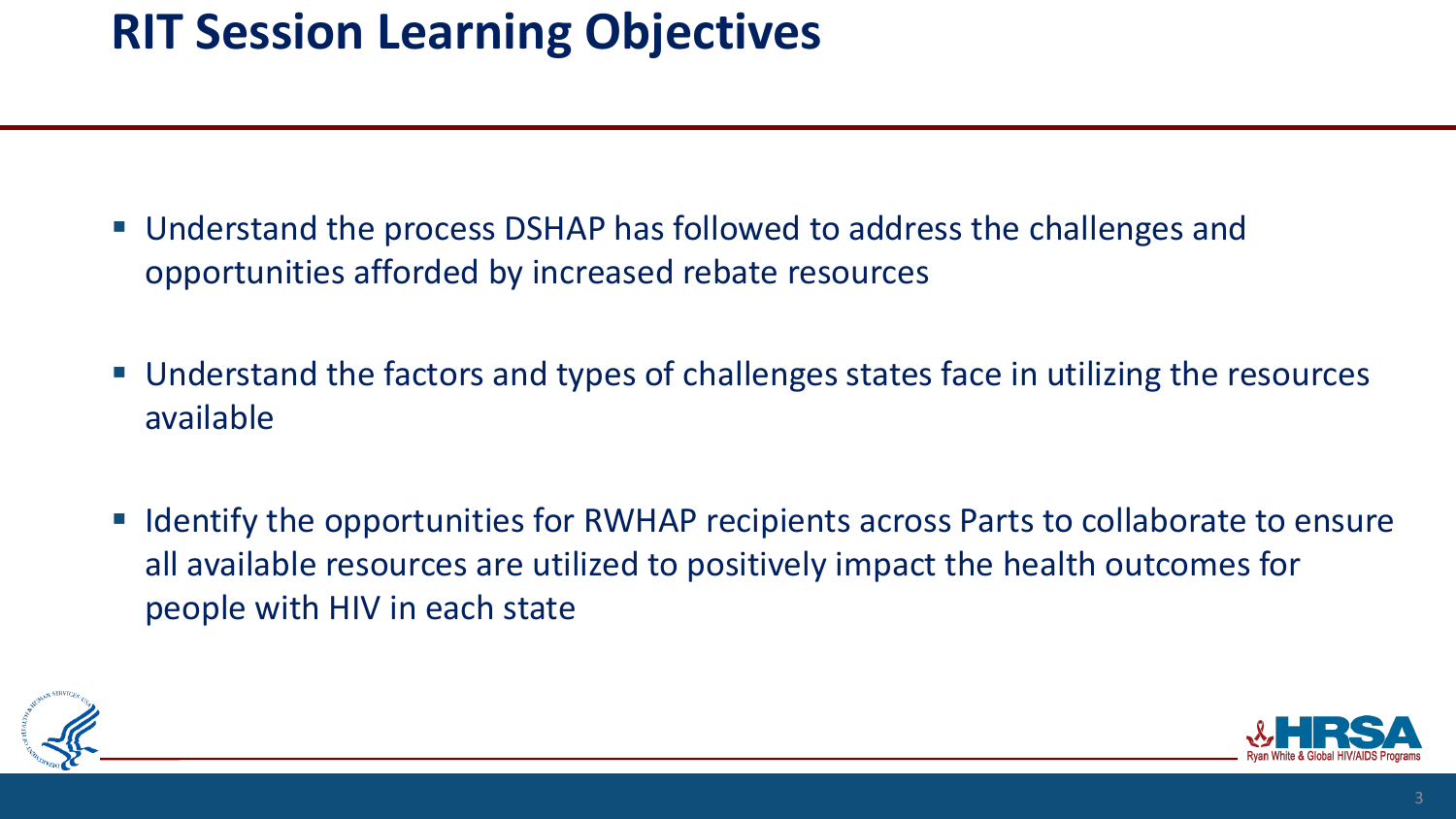# **RIT Session Interactive Session**

# Go to www.menti.com : use code 69 38 93

# **Et Mentimeter**

#### Please enter the code



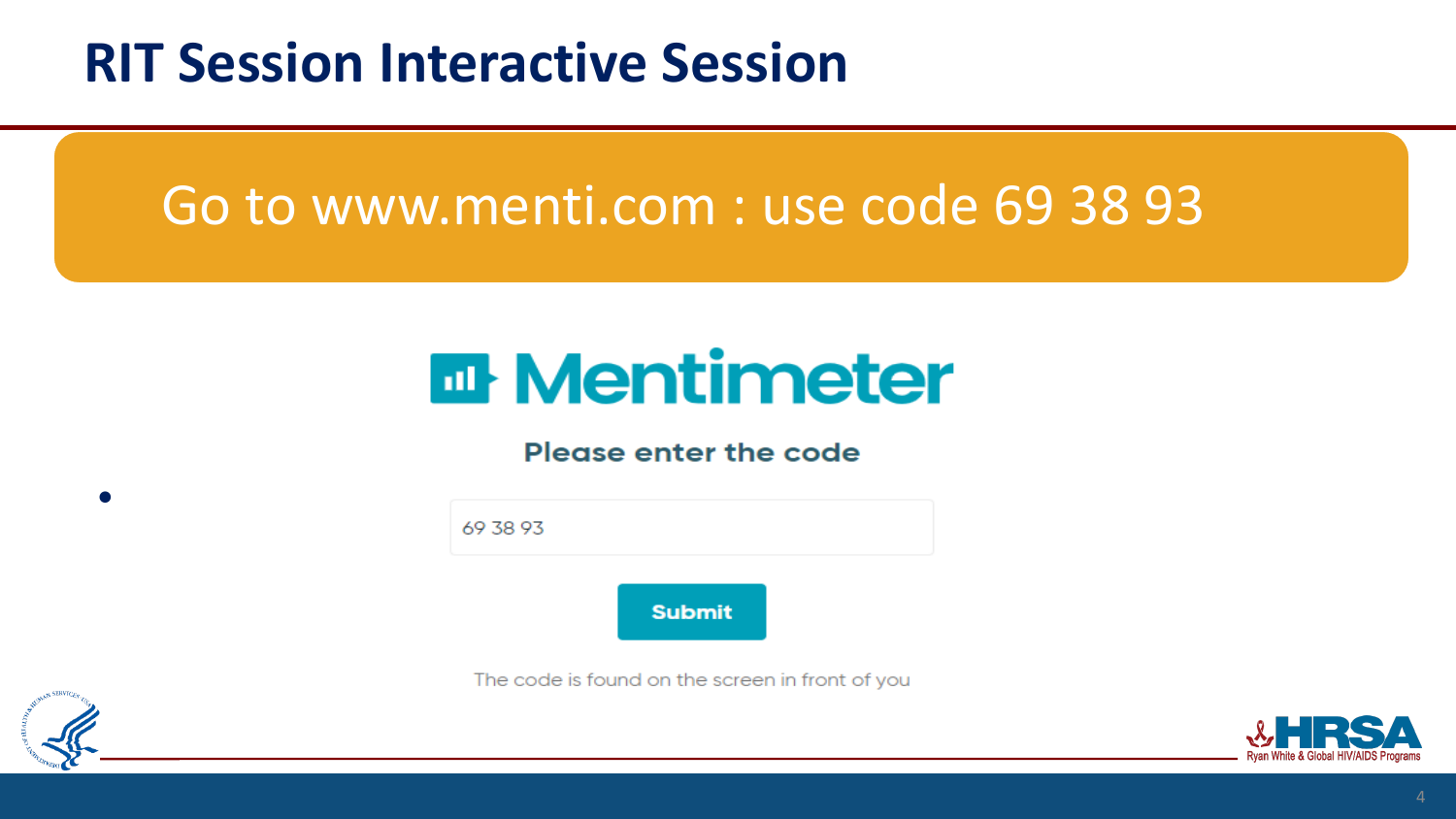

# **OVERVIEW OF RIT SITE VISIT INITIATIVE**



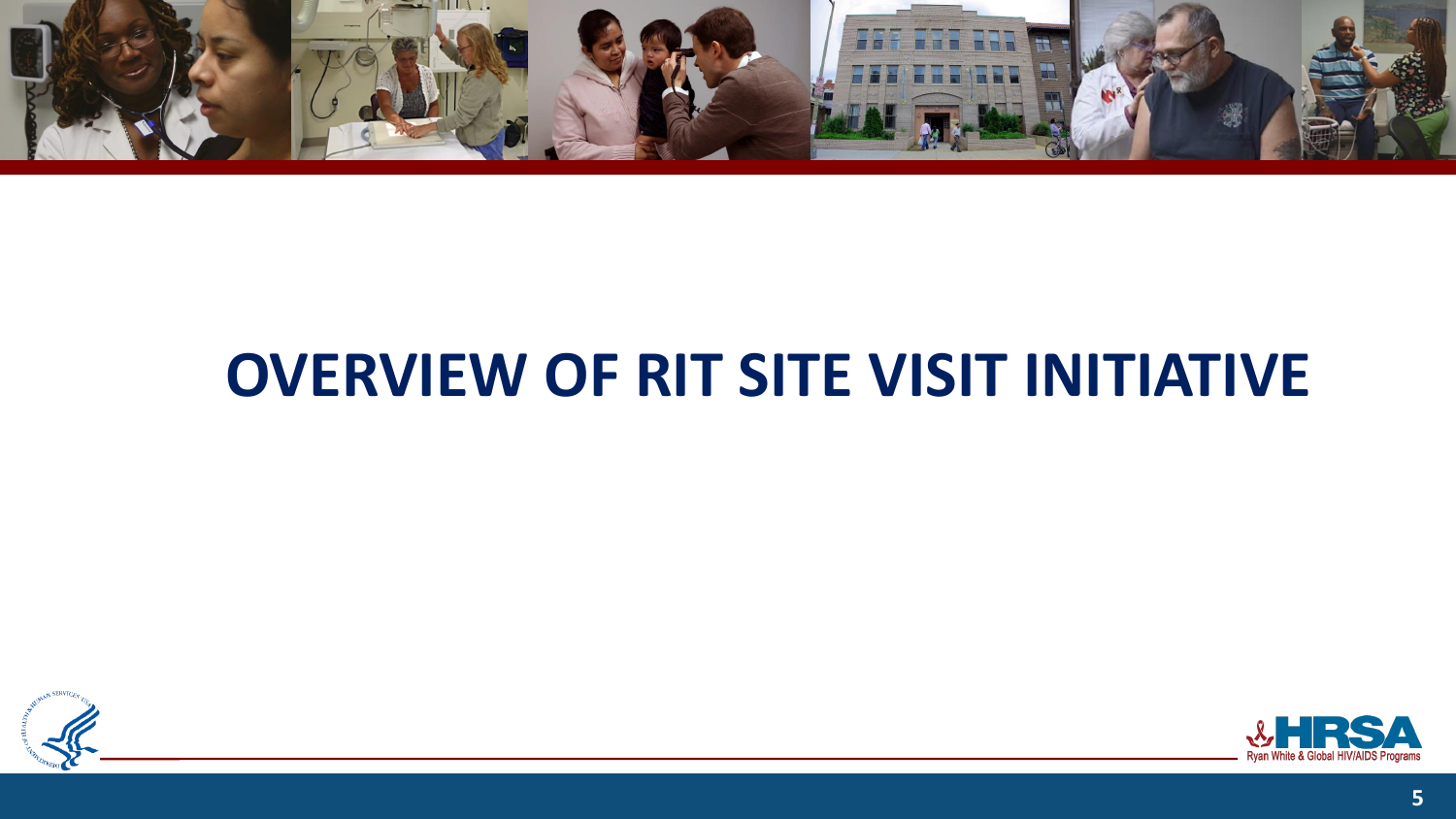

- DSHAP monitoring led to the identification of trends in unobligated balances (UOBs). Data suggested challenges in the timely utilization of all available resources
- DSHAP and HAB's Office of the Associate Administrator (OAA) established the RIT initiative to address the issue



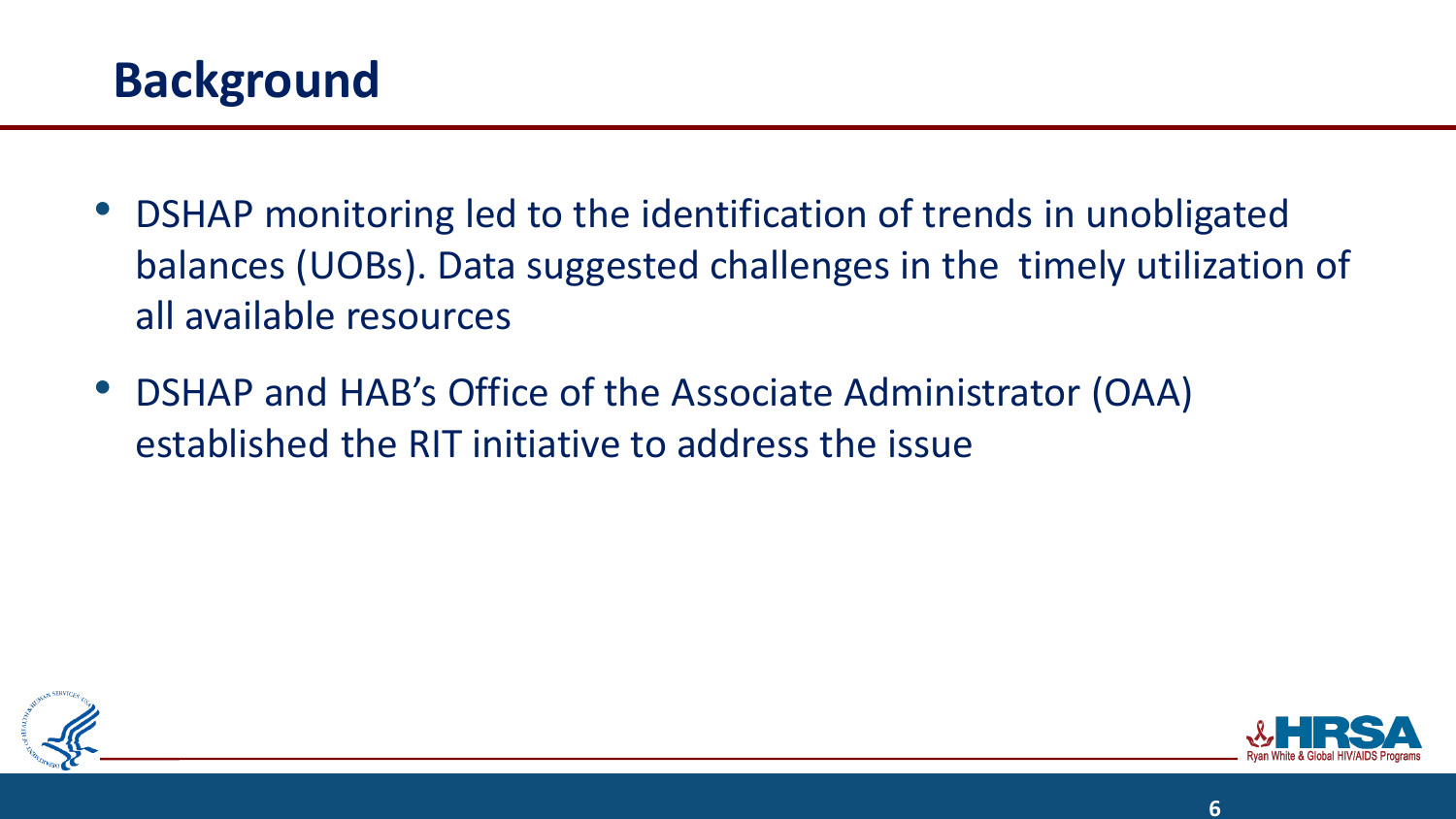### **Goals of RIT Initiative**

- Increase DSHAP's understanding of the challenges RWHAP Part B recipients in utilizing all available resources
- Explore innovative strategies to maximize utilization of resources while addressing service gaps and unmet needs
- Identify technical assistance and other support needs among states/territories



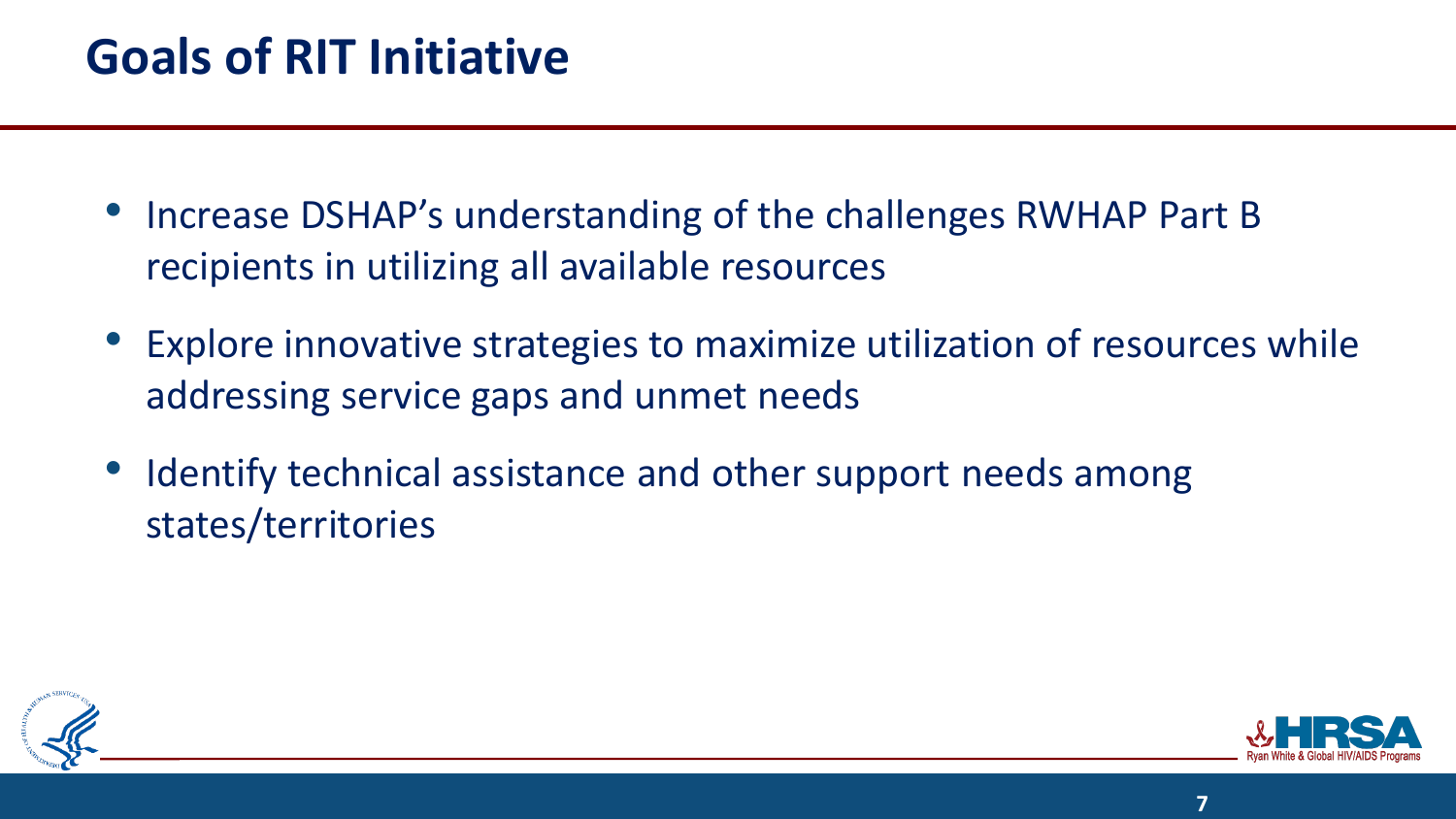# **Key Components of RIT Initiative**

- Review and assess all available resources
- Budget review to maximize utilization of resources while addressing service gaps and unmet needs
- Capacity building and provide technical assistance to support needs in the state or territory
- Develop a plan to address identified gaps in services



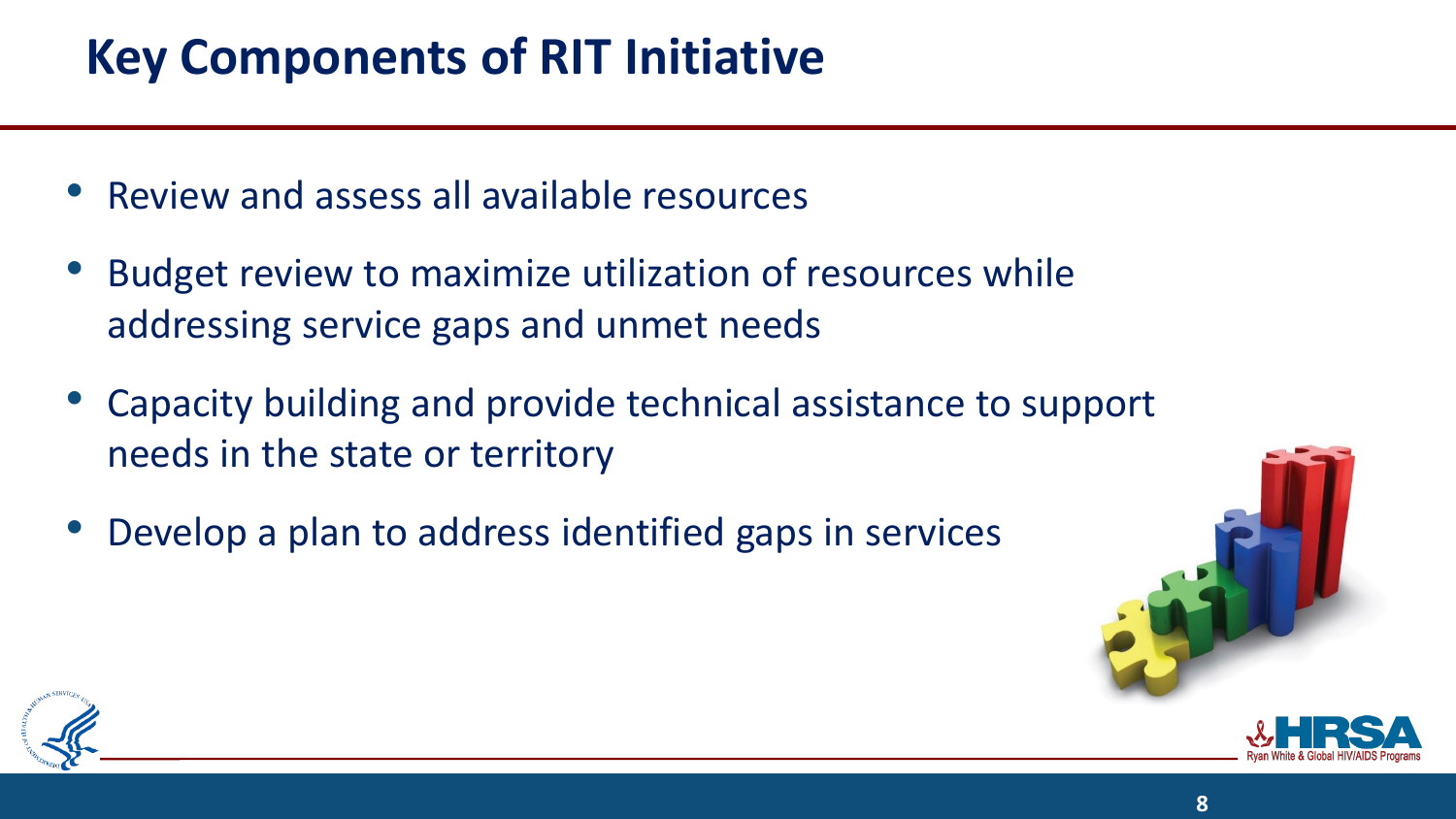Primary activities during the site visits included:

- Reviewed recipients' fiscal operations and their compliance with RWHAP requirements
- Discussed with staff and community partners to identify
	- $\checkmark$  Gaps in access to services for people with HIV
	- $\checkmark$  Opportunities to expand services
	- ✓Infrastructure enhancements
- **Provided real-time technical assistance and recommendations**

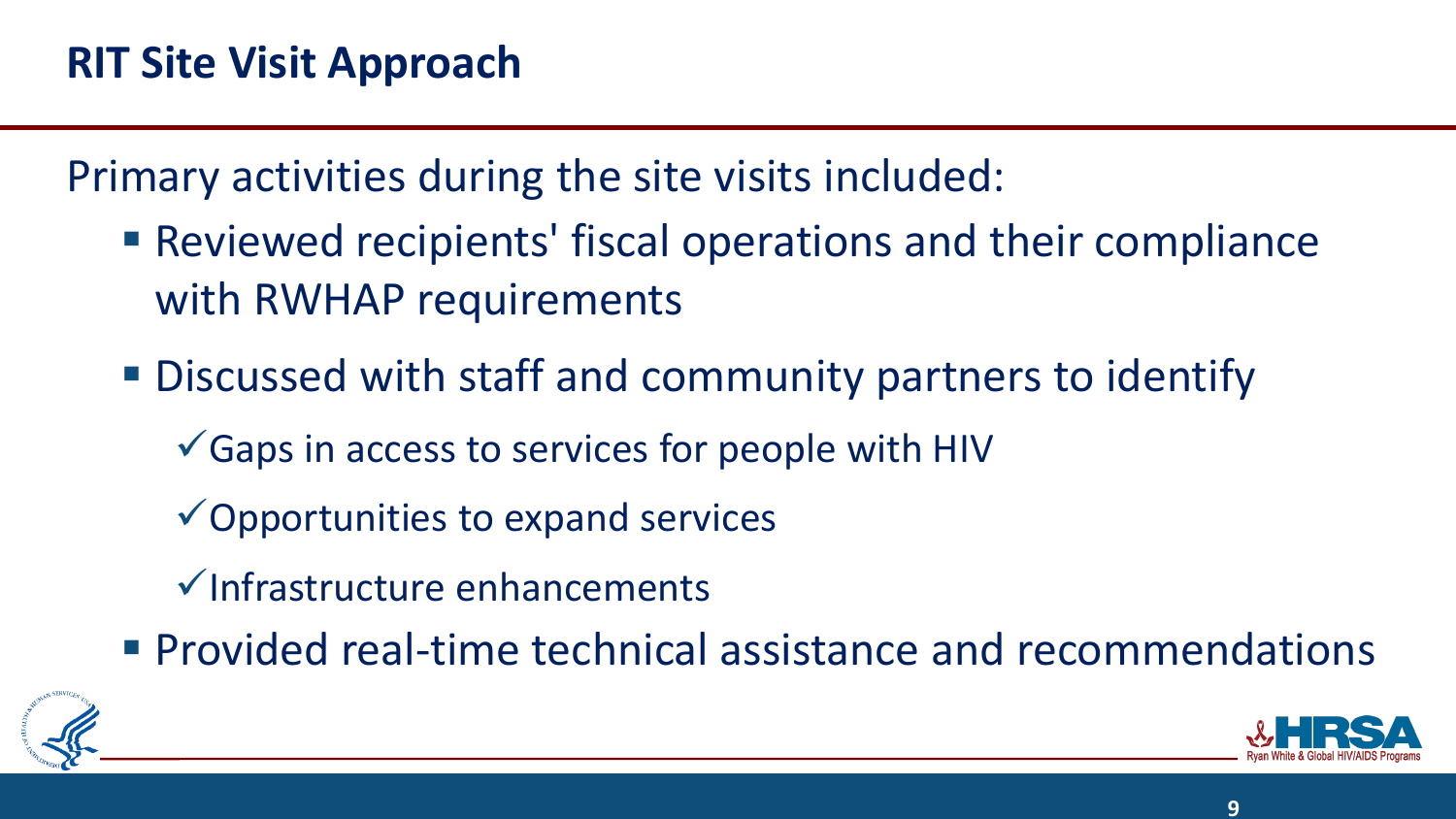| <b>Assess Resources</b>  | · Identify all rebates per date received    |  |
|--------------------------|---------------------------------------------|--|
| <b>Budget Review</b>     | • Prepare operational Budget                |  |
| <b>Capacity Building</b> | • Identify challenges and opportunities     |  |
| Develop Plan             | • Budget projection and implementation plan |  |
|                          |                                             |  |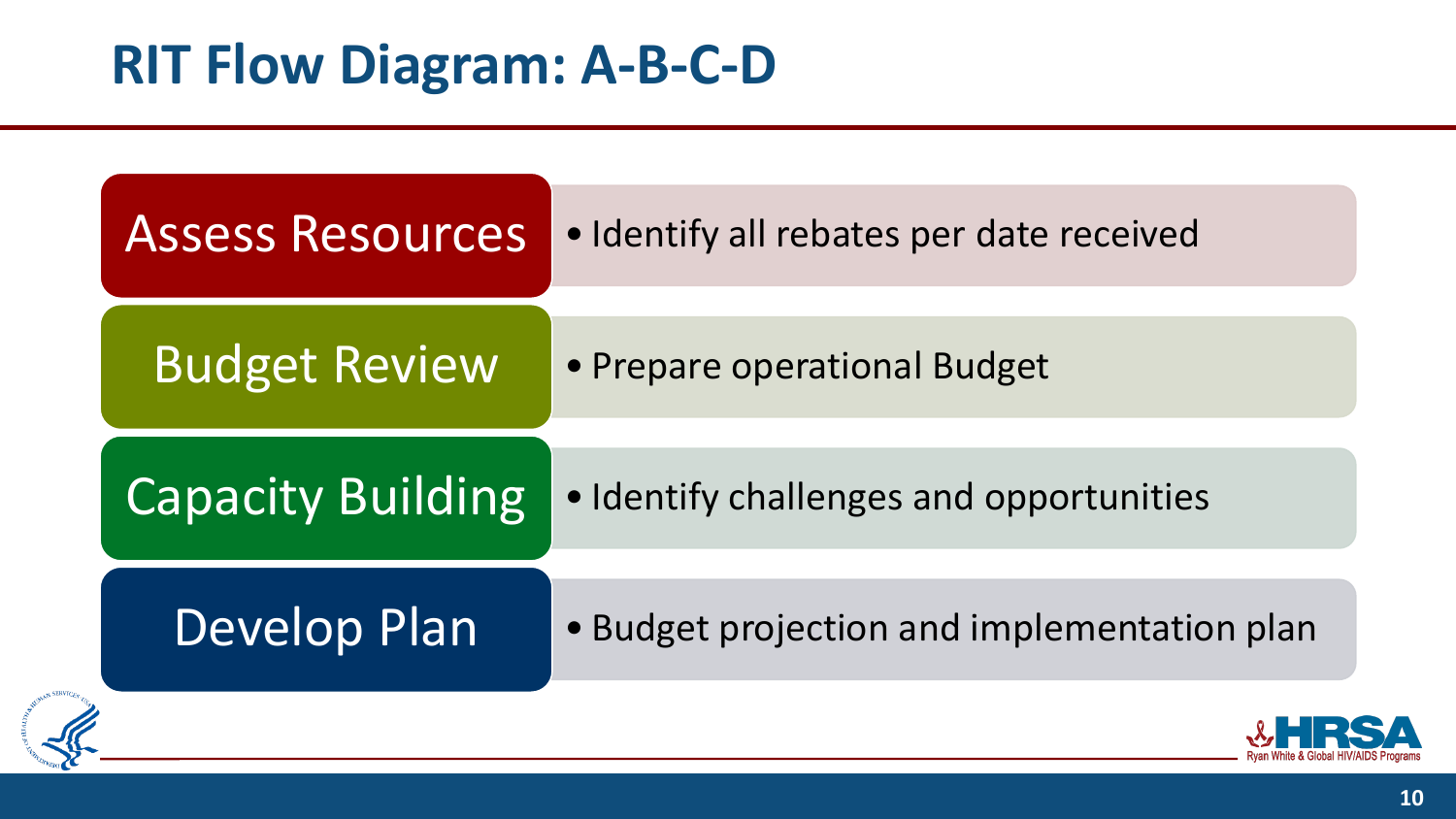Identify all rebates received including:

- 1) Rebates generated from a federal AIDS Drug Assistance Program (ADAP) dollar to the 340B price
- 2) Rebates received in the current budget period
- 3) Older rebates accumulated beyond current budget period
- 4) Estimate projected rebates for this current budget period
- 5) Program Income



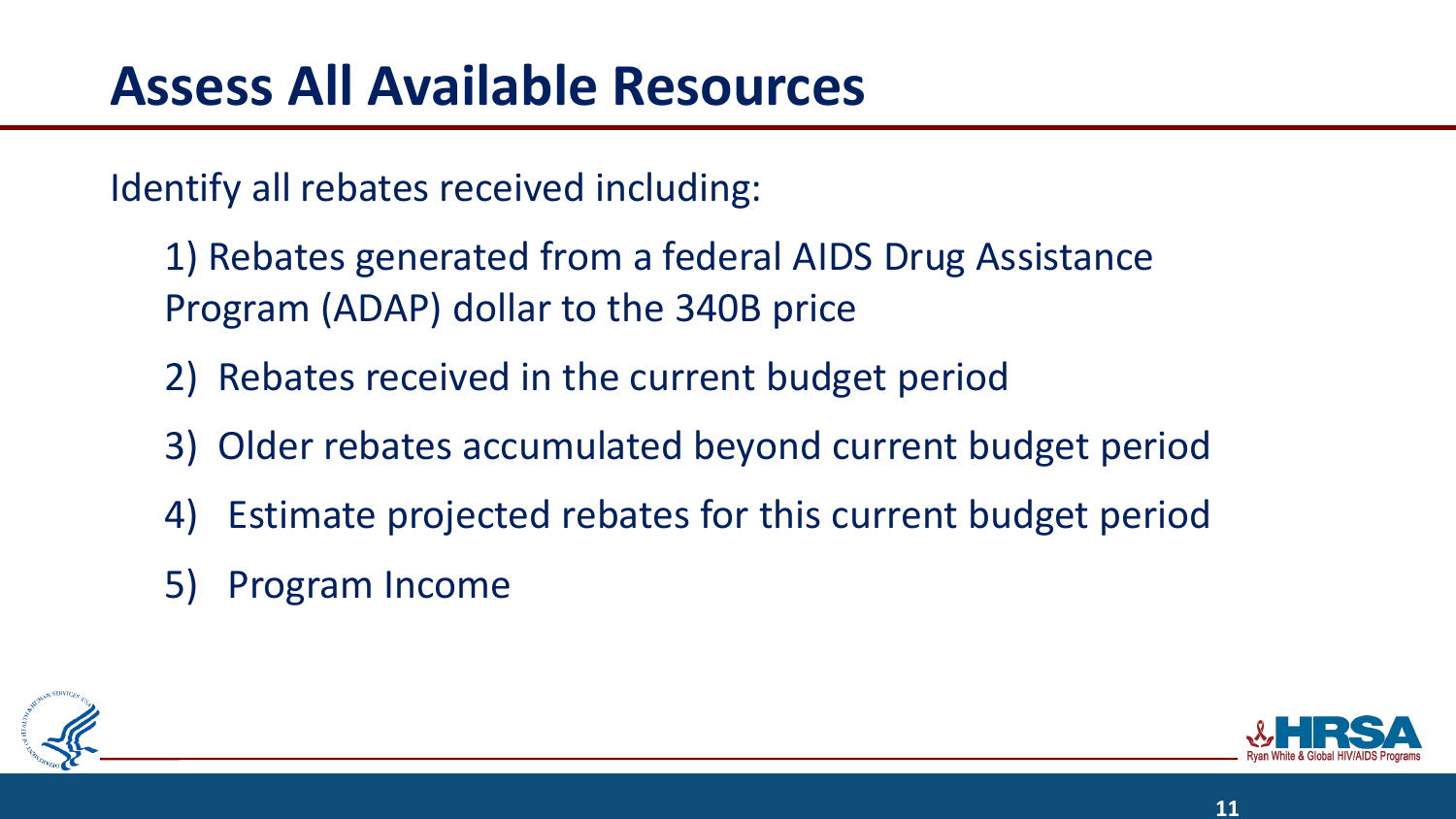Identify all components to prepare a yearly operational budget

- Total operational budget includes:
	- $\sqrt{F}$  RWHAP Part B Awards (X07, X08, and X09)
	- ✓FY RWHAP Part B carryover request
	- ✓All rebates received

oPolicy Clarification Notice (PCN) 15-04 provides guidelines for the utilization and reporting of pharmaceutical rebates by RWHAP ADAP and the effect of other program provisions on these rebates.





**12**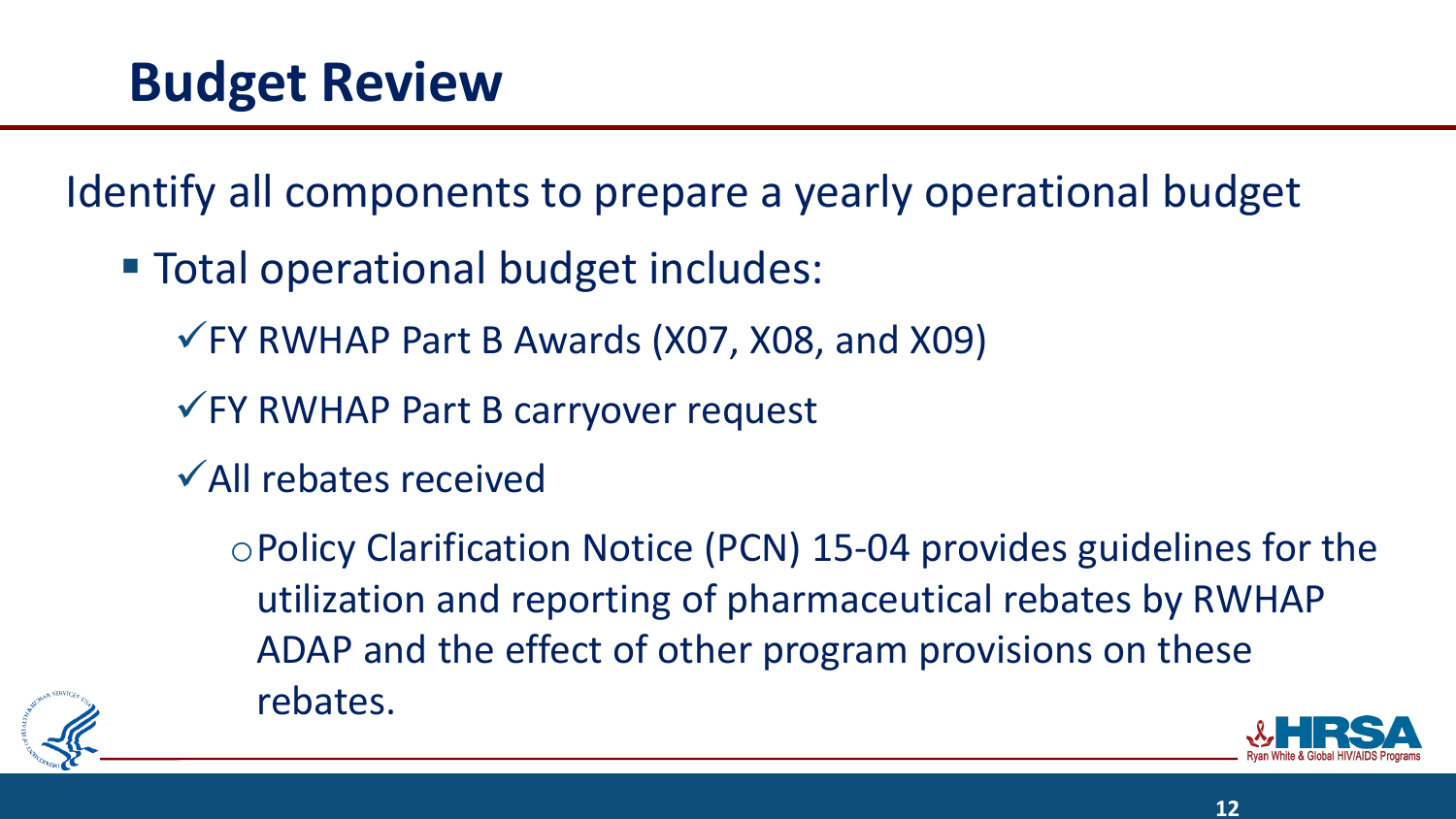# **Capacity Building**

- Conduct an inventory of RWHAP services and identify challenges and opportunities to create new or expand existing HIV services
- Key challenges and themes identified
	- Use and budgeting of rebates
	- Budget improvements
	- Formulary changes
	- **E** Service delivery expansion
	- Infrastructure/Resources



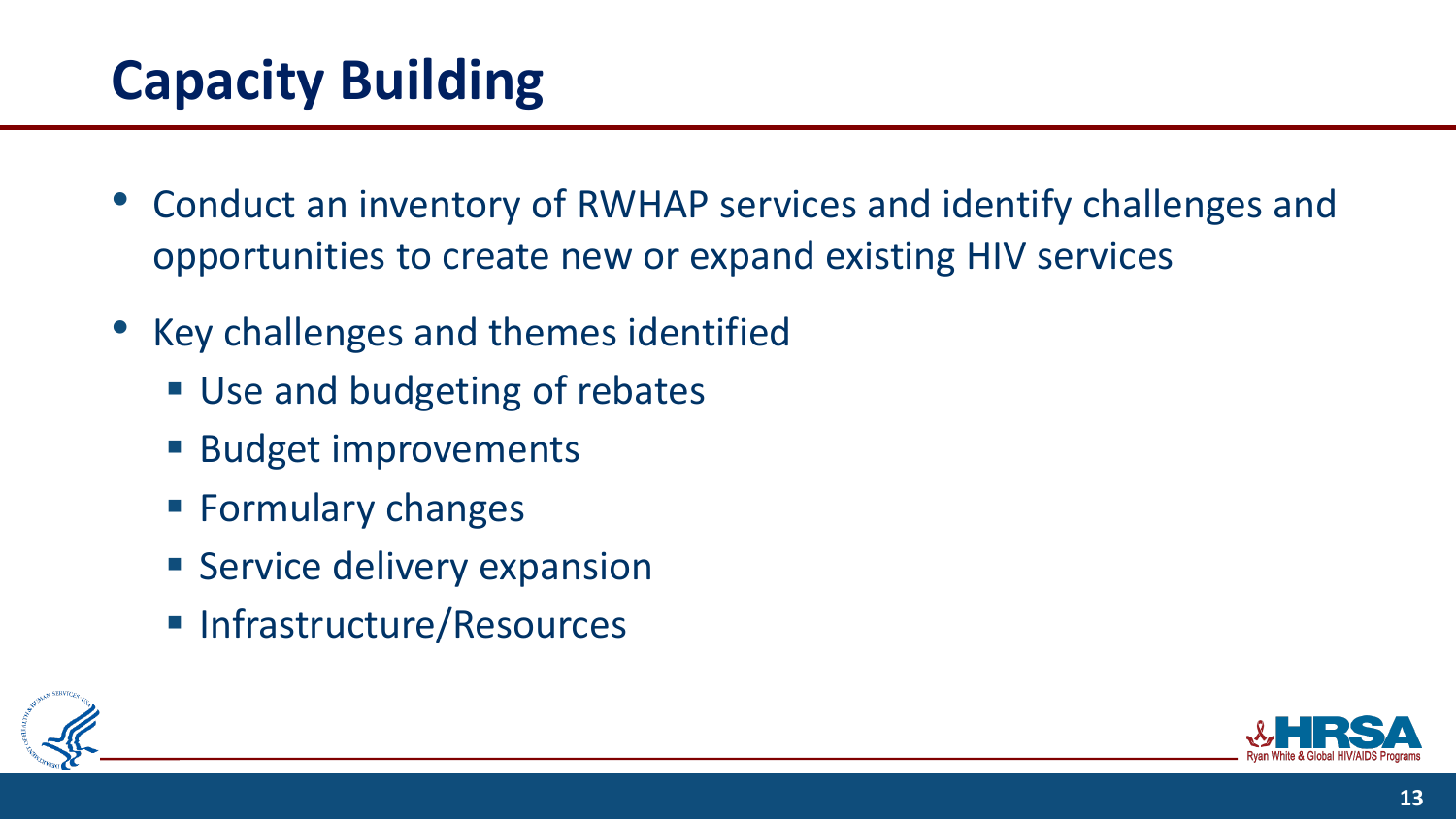# **Develop Plan**

- The RIT impact varied across states due to different factors
- Each state developed a plan to address identified gaps in services
- Four states were selected for RIT site visits in 2019
- The next presentation will highlight the Alabama Department of Public Health RWHAP Part B recipient



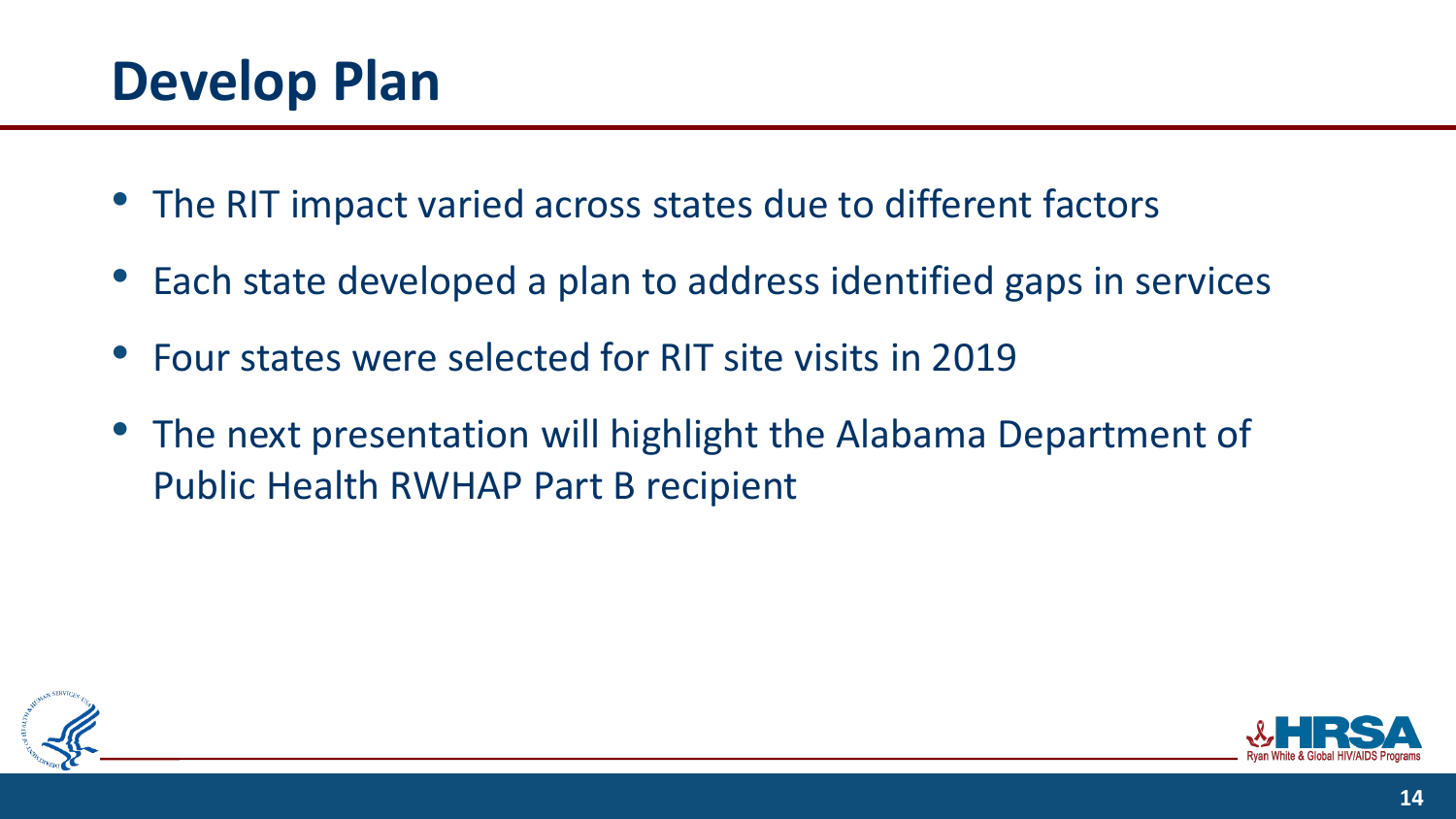

### **ALABAMA DEPARTMENT OF PUBLIC HEALTH**

### **ALLISON R. HATCHETT, DIRECTOR BRIDGETT REEDER, CLINICAL QUALITY MANAGER**



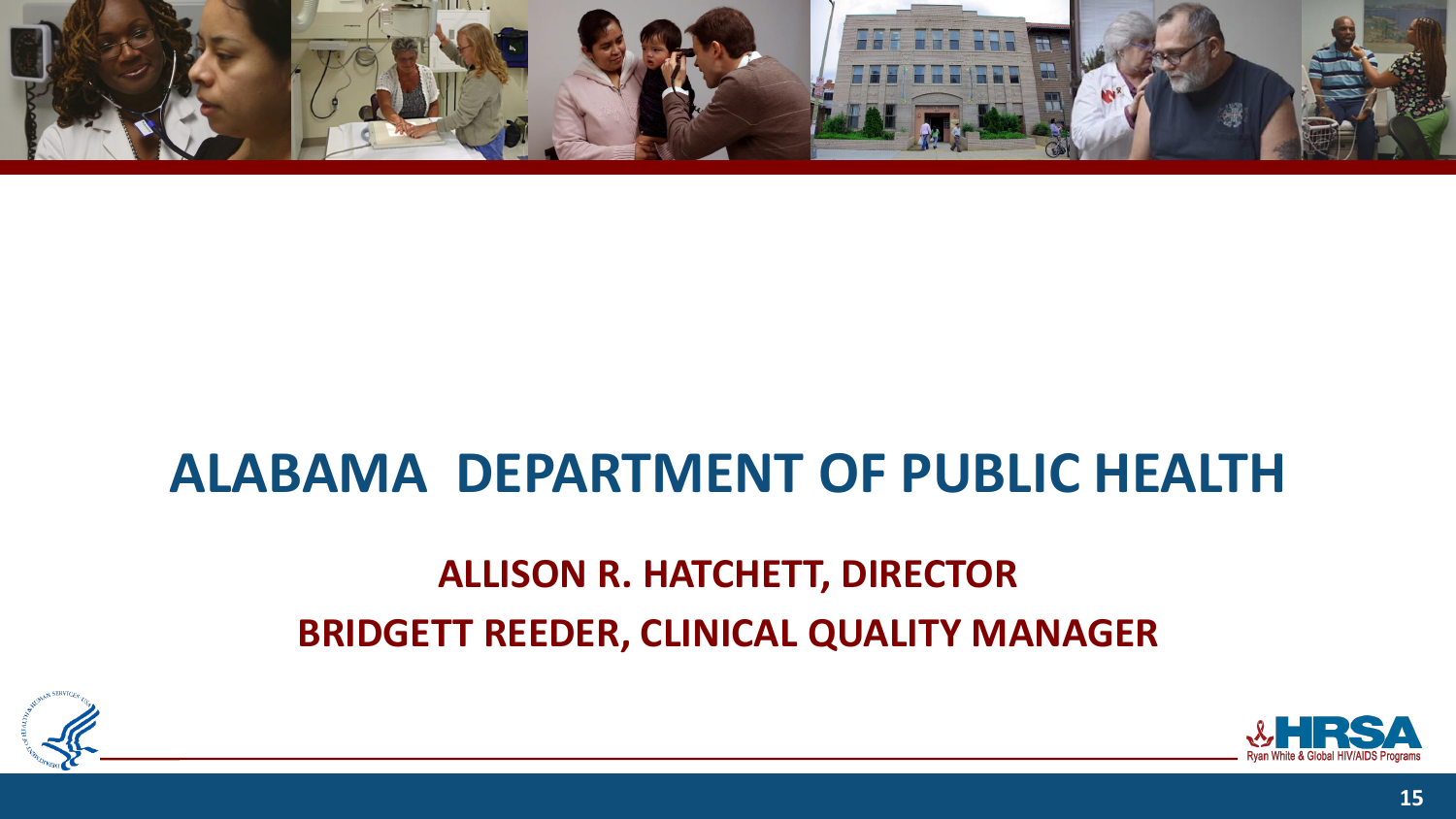**PANELIST PRESENTATION: Alabama's Ryan White Part B Resource Innovation Team (RIT) Site Visit Experience October 24, 2019**

**Alabama Ryan White Part B Program Division of HIV Prevention and Care Alabama Department of Public Health**



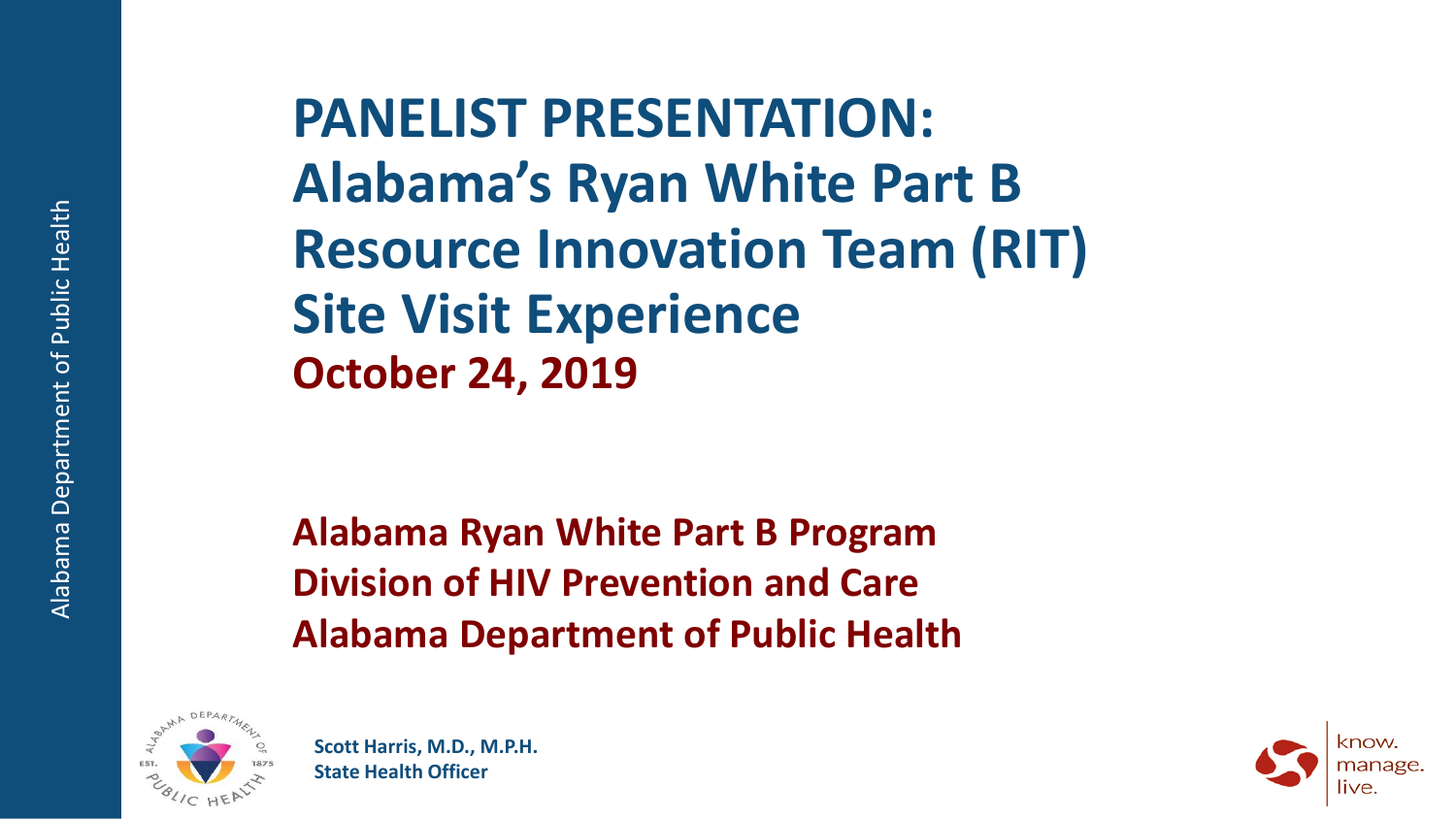- **Alabama hopes to share our Resource Innovation Team (RIT) site visit experience so that other Ryan White programs gain a better understanding of what the RIT visit is all about.**
- **Comprehensive site visit held February 12-14, 2019**
- **RIT site visit immediately after on February 14-15, 2019**
- **Health Resources & Services Administration (HRSA) RIT Team**
	- Roberto Nolte, MD, Project Officer
	- Steven Young, Acting Director, Division of States HIV/AIDS Program
	- Steven Bailey, Administrative Consultant



**Scott Harris, M.D., M.P.H. State Health Officer**



17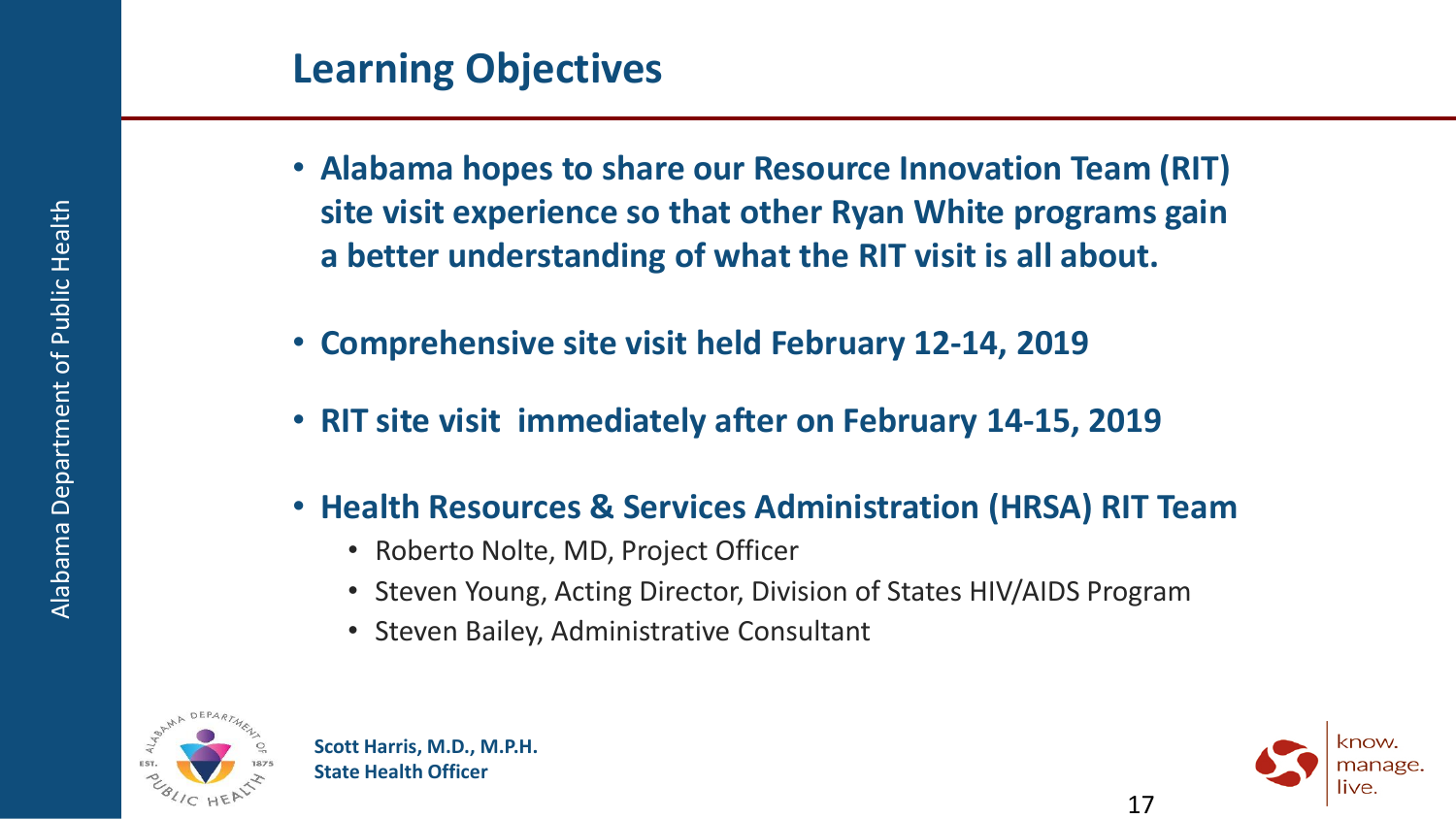#### **Alabama Resource Innovation Team (RIT) Site Visit Overview**

- **Overall a very positive experience**
	- Not punitive, focused on program expansion and growth
- **Initiated some much needed discussions**
	- Opportunity to identify strategies to enhance services and increase expenditures with staff external to Ryan White
- **Brought many issues to the table**
	- Lack of adequate rebate submission, tracking, and forecasting system
	- Inability to include future (pending receipt) funding in budget plans
- **Brainstormed ways to address issues**
	- Identified service delivery gaps and opportunities to increase utilization of rebates



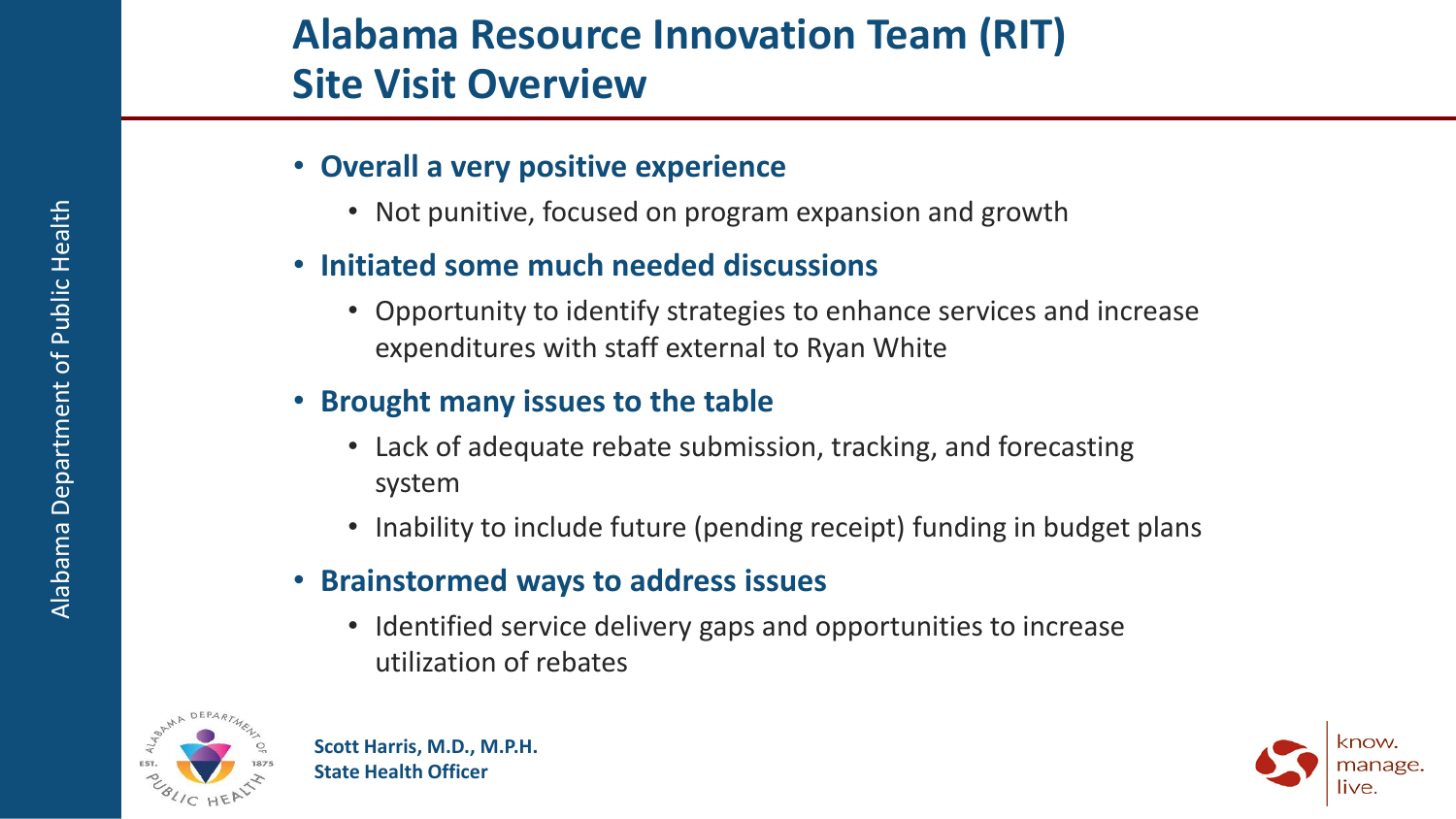- **Supportive of innovative strategies**
	- Identified multiple HRSA approved strategies to utilize rebates
- **Provided guidance and open dialog for Ryan White Program**
	- Opportunity for staff external to Ryan White to understand HRSA is supportive of a wide range of rebate utilization projects
- **Engaged Alabama Department of Public Health (ADPH) officials**
	- Health department leads participated in the RIT, facilitates support
- **Engaged ADPH Finance to better understand Ryan White**
	- Misunderstanding of need to maintain program size rather than expand



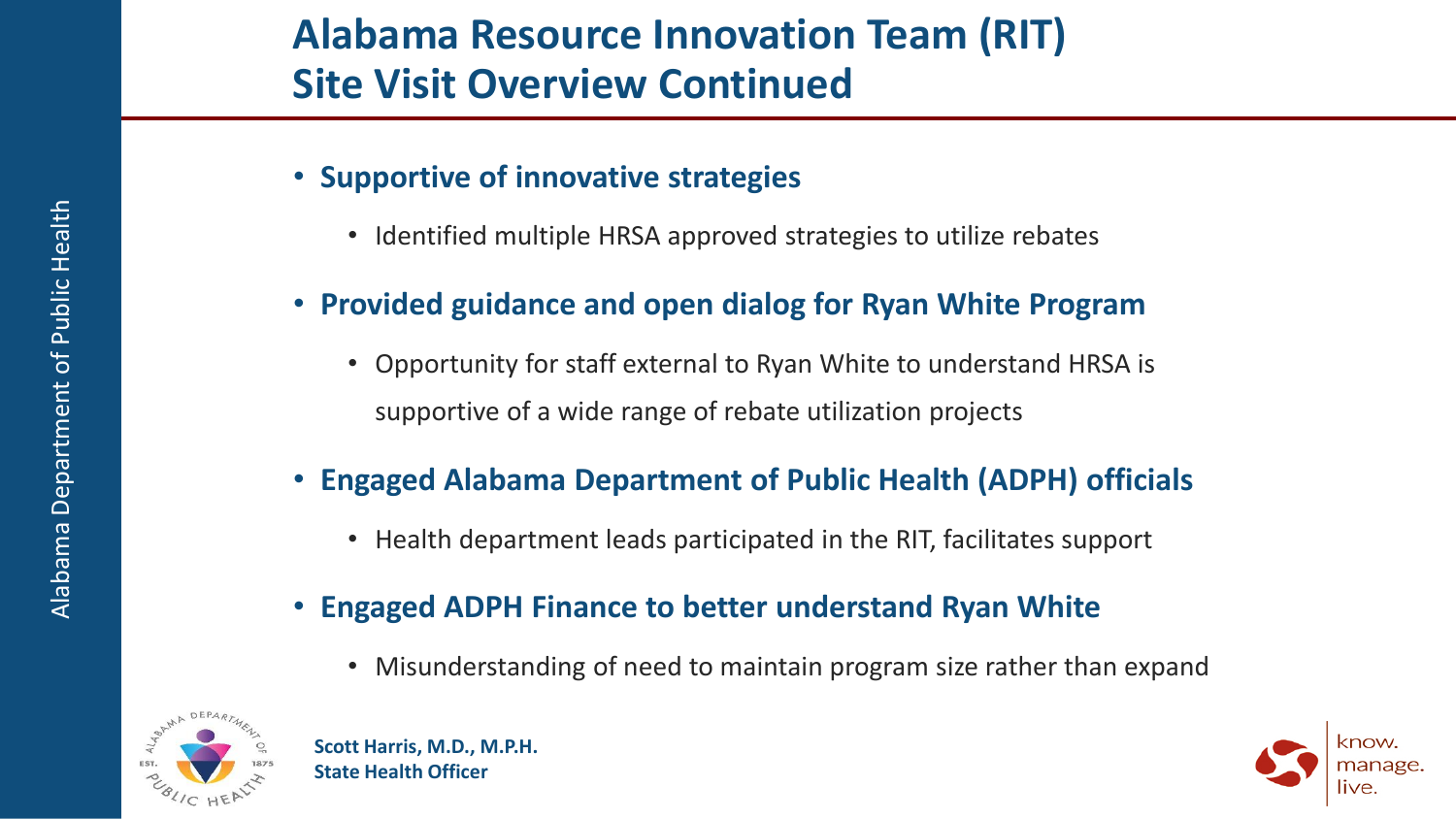- Timely execution of lead agency and subrecipient contracts
- Amendments to increase funds for lead agency/subrecipients
- Federal funds not realized by Finance until receipt of award
- Utilization of rebates first (Cash versus Accrual Accounting)
- Finance versus Program aligning goals and objectives
- Inadequate 340B rebate forecasting mechanism
- Irregular submission of 340B rebates to drug manufacturers



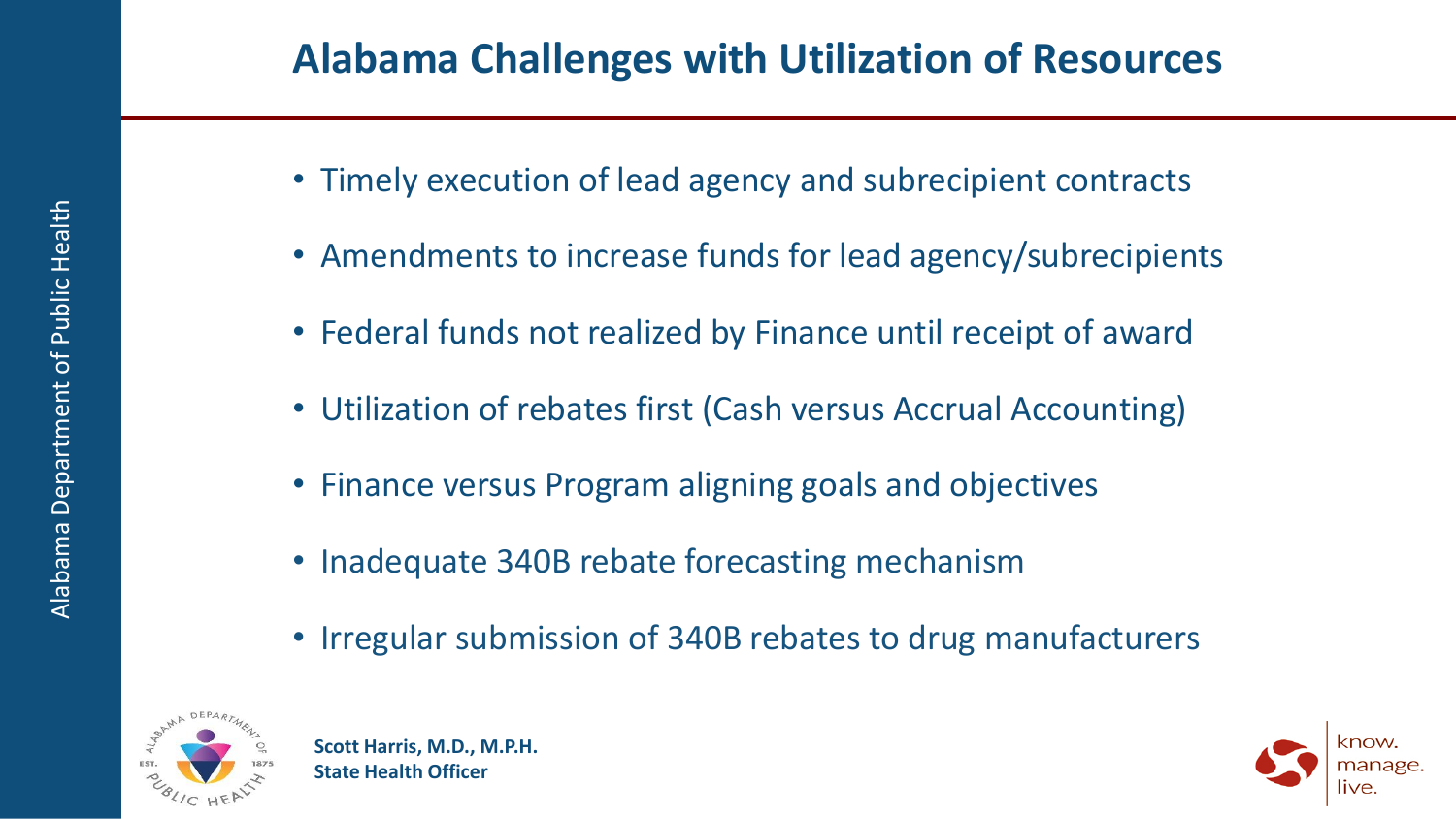### **Alabama Challenges with Utilization of Resources Continued**

- Very lean infrastructure, limited staff and workforce capacity
- Public Health hiring freeze versus HRSA findings to hire staff
- Not enough physical space to seat staff
- Per HRSA's RIT site visit report:

"Although staff demonstrate a high capability for planning and developing strategies, implementation, monitoring, improving, and evaluating strategies is inhibited by lack of available time and staff."



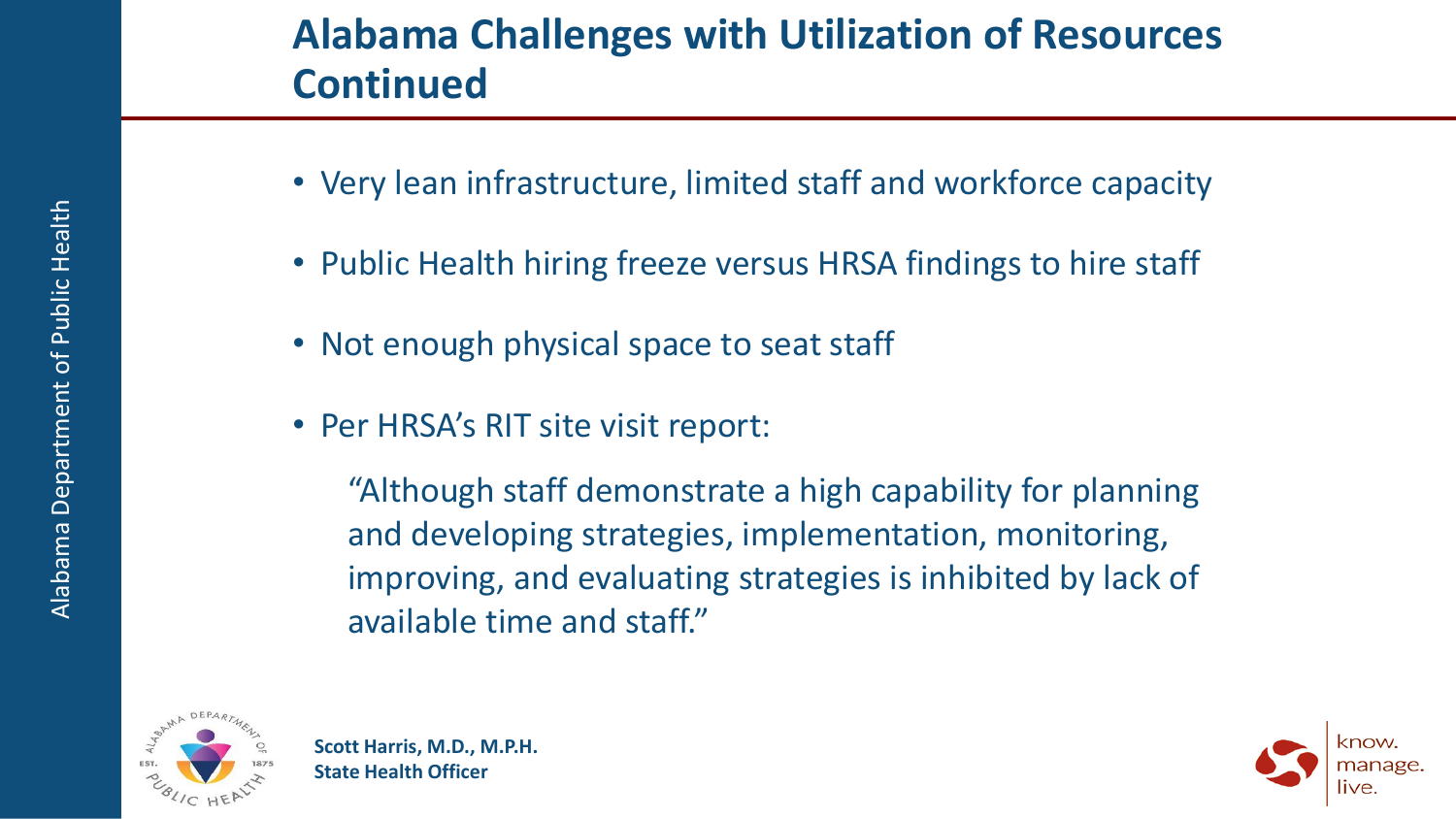### **Alabama Proposed Recommendations to Address Challenges Continued**

- **Re-engage persons living with HIV (PLWH) into care**
	- Utilize health department social workers for re-engagement
	- Not in care lists generated from HIV Surveillance data
- **Expand routine (opt-out) HIV testing in emergency departments**
	- Modeled after a pilot project with largest metropolitan hospital
	- Implement in house within health department to gain buy in
- **Engage stakeholders in retention and viral suppression initiatives to eliminate disparities**
	- Increase funding to address disparities
	- Increase funding to certain providers and/or service categories
- **Expand pharmacy benefits manager (PBM) Services**
	- Transition benefits coordination for all insured clients
	- 340B rebate data and claims preparation



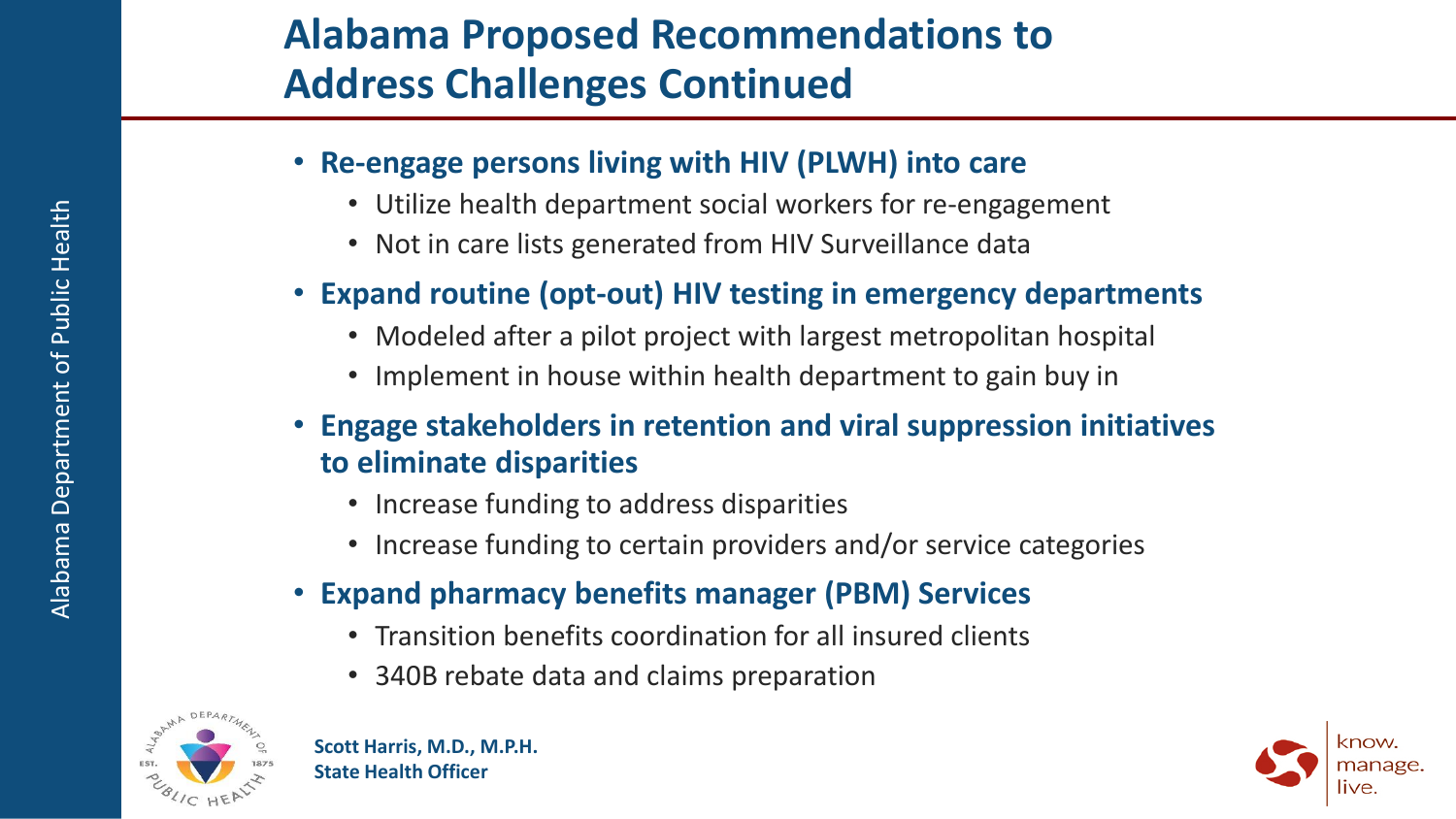### **Alabama Proposed Recommendations to Address Challenges Continued**

- **Engage local AIDS Education and Training Center (AETC)**
	- Training for providers and consumers
	- Establishing relationships with Federally Qualified Health Centers (FQHC)
- **Utilize rebates for payment of outpatients medical visits**
	- Cost sharing, copayments, and deductibles
	- Historically utilized state funds
- **Increase services for PLWH co-infected with Hepatitis C**
	- Expanded ADAP-formulary Hepatitis C medications
	- Ultrasound equipment proportional to RWHAP clients served
- **Consider issuing Requests for Proposals (RFPs)**
	- Identify additional service providers
	- Generate innovative service proposals



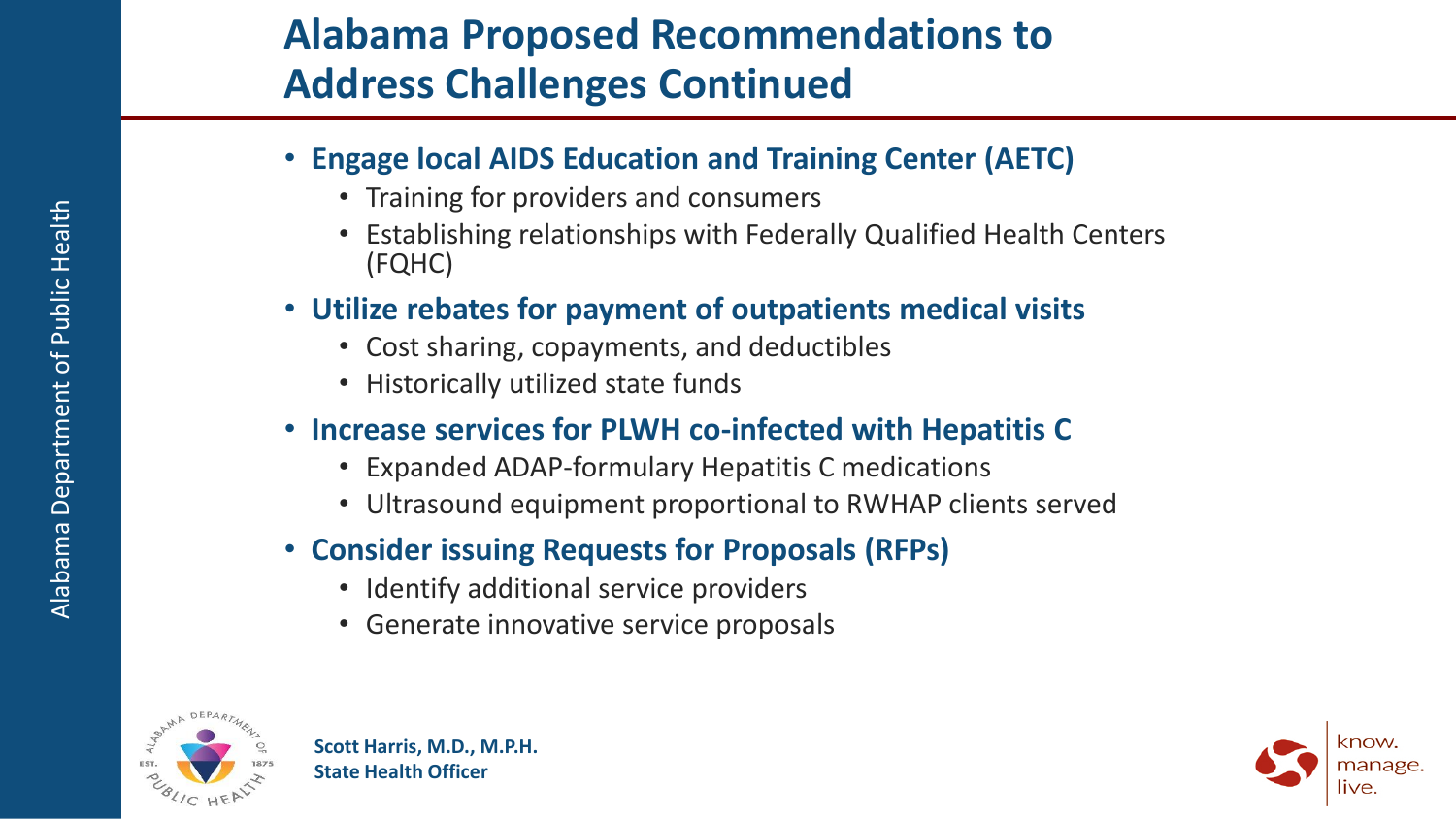### **Alabama Proposed Recommendations to Address Challenges Continued**

- **Social Marketing and Educational Initiatives**
	- ADAP and Ryan White service focused campaigns
	- Support PLWH linkage to and re-engagement in care

#### • **Increase ADPH infrastructure**

- Staffing, technology, supplies to support program operation
- Senior managements commitment to expansion of office real estate
- Consider cross-program retreat
	- increase communication
	- align concepts and goals

#### • **Increase Part B Subrecipient capacity**

- Staffing, billing systems, electronic medical records, statewide data base collections and reporting system
- Software purchase and upgrades, computers, laptops, iPads
- Minor alterations and renovations (Minor A&R)
	- increase office space
	- building usability
- Administrative support staff



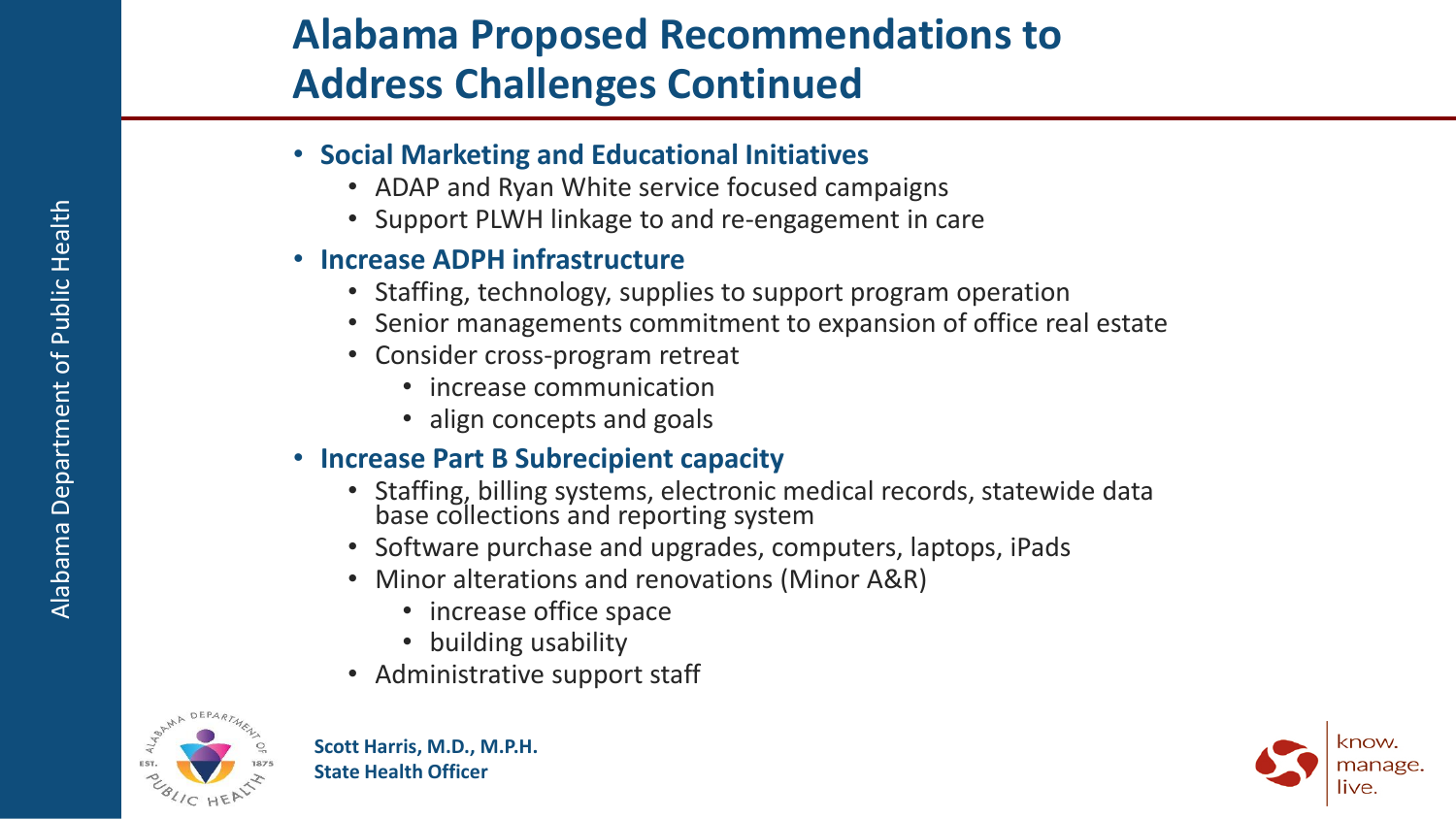#### **Alabama Partnerships to Implement Recommendations**

- ADPH Finance Teams (programmatic and fiscal partnerships)
- Lead agency for Part B subrecipients
- Ryan White Parts B, C ,and D recipients
- ADAP Pharmacy Benefits Manger
- ADAP Insurance Benefits Manager
- ADAP BCBS of Alabama Insurance Provider
- Alabama Consumer Advisory Board (ACAB)
- HIV Prevention and Care Group (HPCG)
- Alabama Regional Quality Group
- State Health Officer, head of ADPH



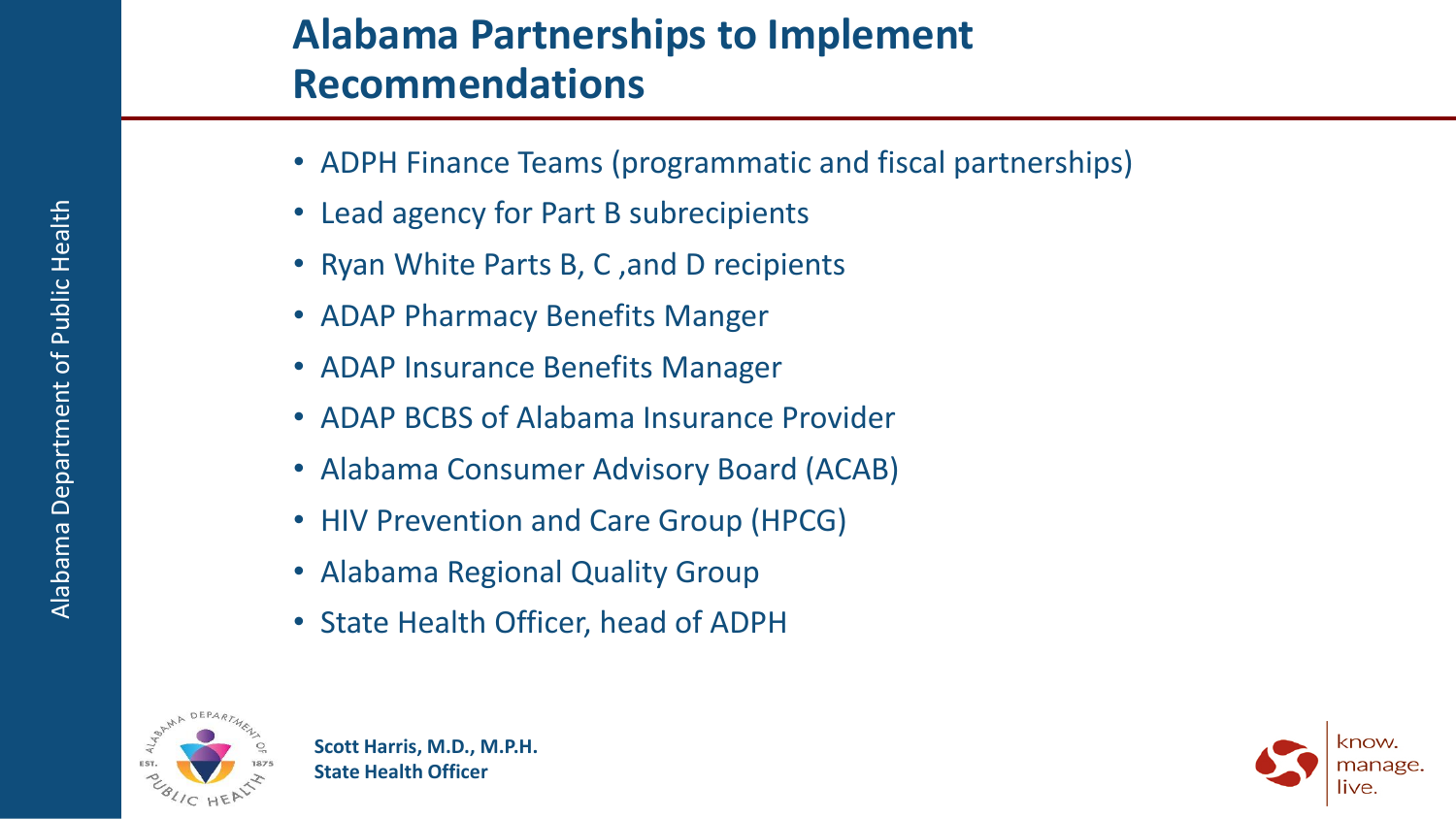#### **Contact Information**

- **Allison R. Hatchett, M.P.H., Director Direct Care Ryan White Part B Division of HIV Prevention and Care Alabama Department of Public Health Email: [allison.hatchett@adph.state.al.us](mailto:Allison.hatchett@adph.state.al.us) Phone: 334.206.2615**
- **Bridget Reeder, Clinical Quality Manager Direct Care Ryan White Part B Division of HIV Prevention and Care Alabama Department of Public Health Email: [bridget.reeder@adph.state.al.us](mailto:Allison.hatchett@adph.state.al.us) Phone: 334.206.2774**



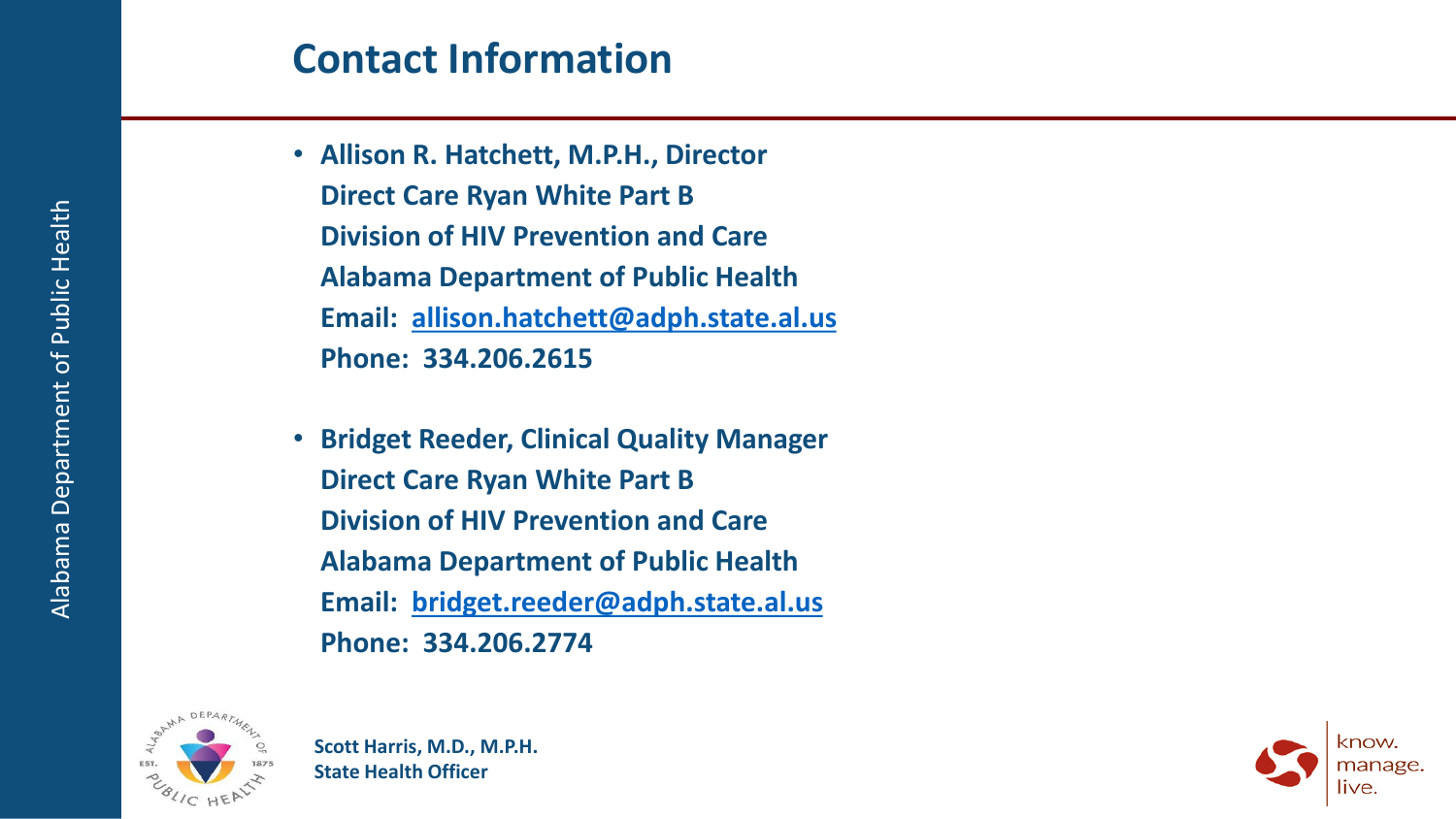#### **Questions or Comments**





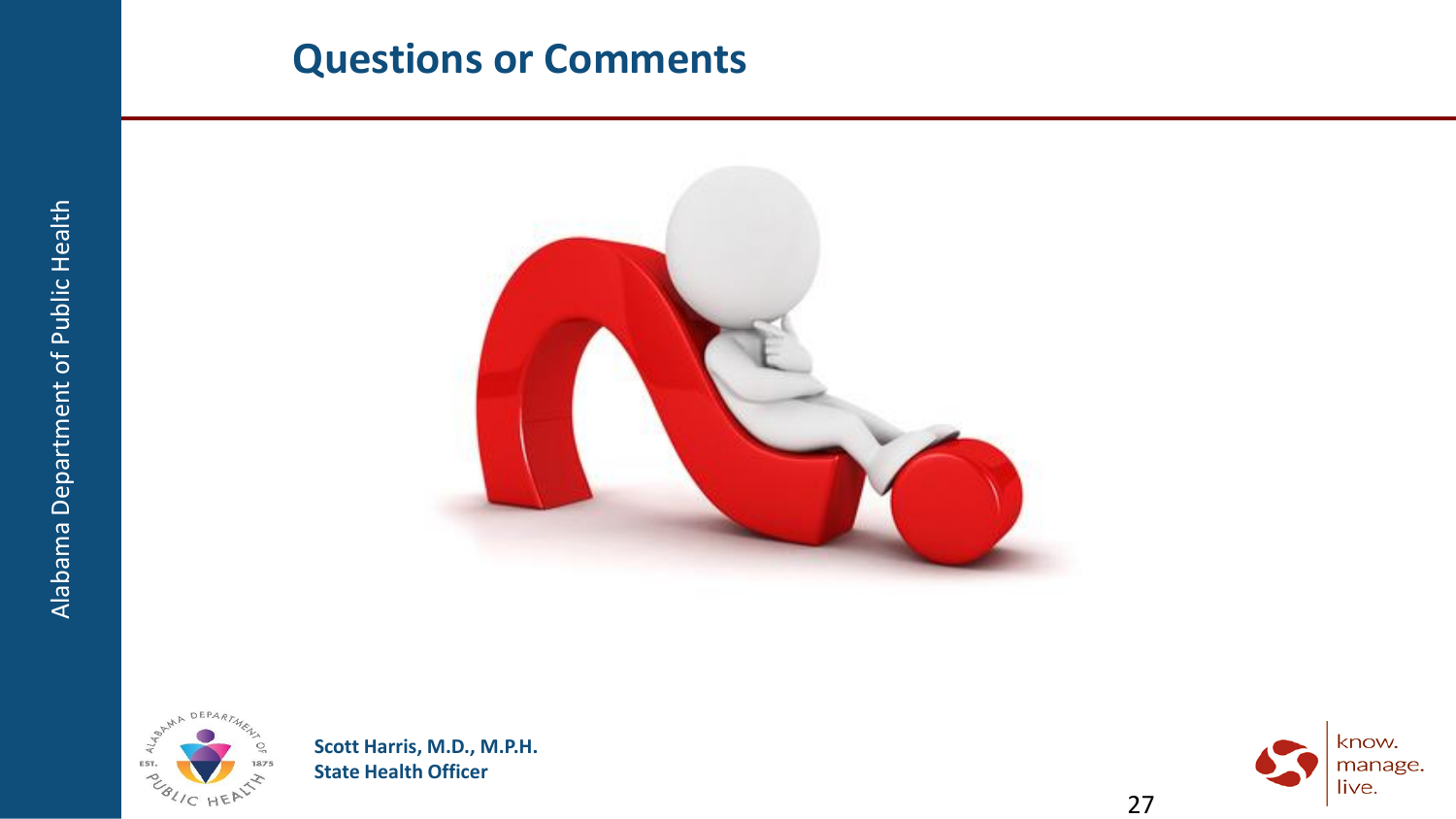# **INTERACTIVE DISCUSSION**





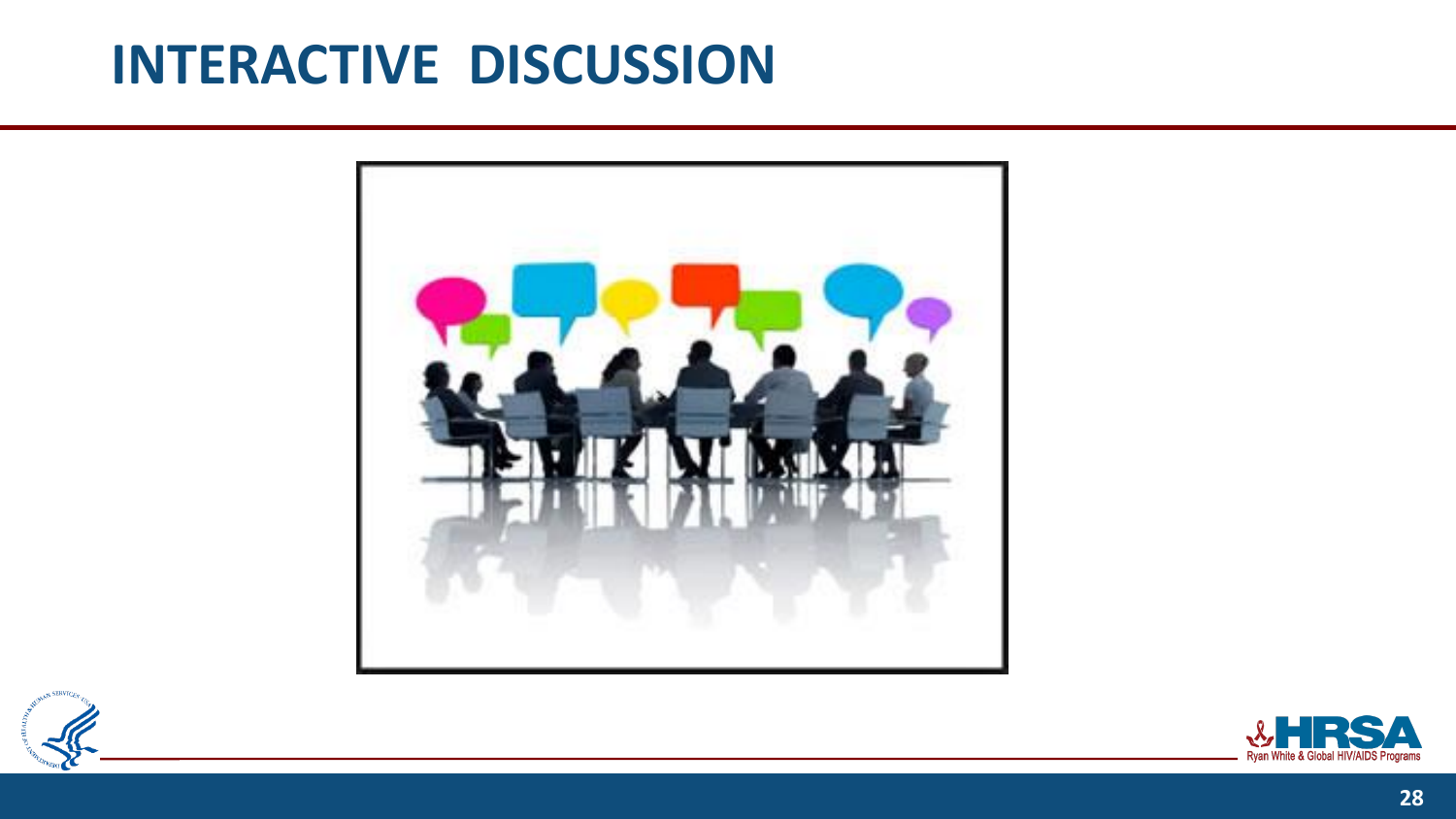